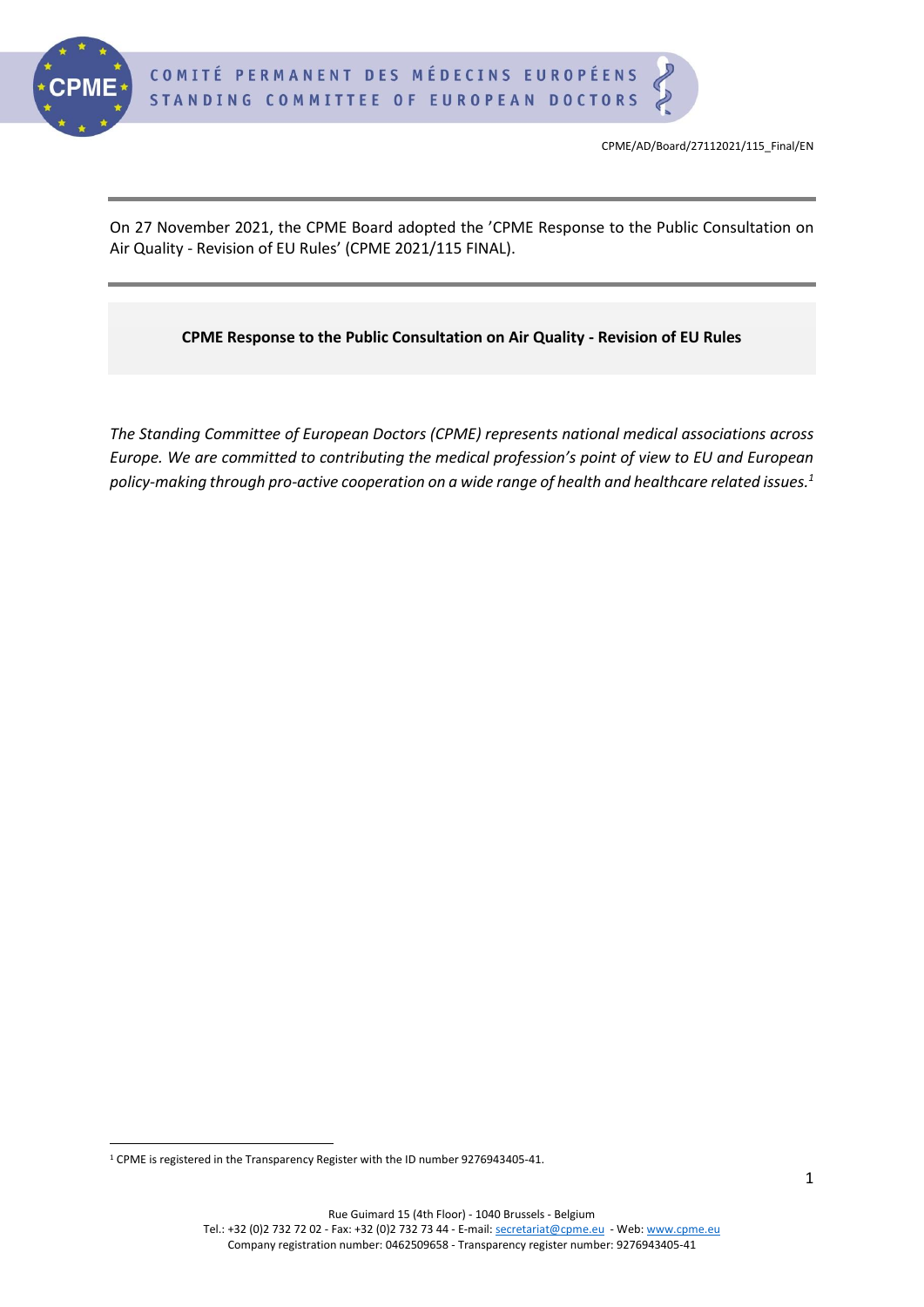# Public consultation on "air quality - revision of EU rules"

Fields marked with \* are mandatory.

#### Introduction

#### **Background**

Clean air is essential for our health and that of the environment. To this end, the EU – via the [Ambient Air](https://ec.europa.eu/environment/air/quality/existing_leg.htm)  [Quality Directives](https://ec.europa.eu/environment/air/quality/existing_leg.htm) - sets air quality standards to avoid the build-up of excessive air pollutant concentrations (see an overview of the [EU air quality standards](https://ec.europa.eu/environment/air/quality/standards.htm) below).

These Directives also define common methods to monitor, assess and inform on ambient air quality in the European Union. Furthermore, they require action, when standards are exceeded, in order to avoid, prevent or reduce harmful effects on human health and the environment as a whole.

As part of the [European Green Deal](https://ec.europa.eu/info/strategy/priorities-2019-2024/european-green-deal_en) and its [Zero Pollution Action Plan](https://ec.europa.eu/environment/strategy/zero-pollution-action-plan_en), the EU is revising these EU air quality standards, to align them more closely with the recommendations of the World Health Organization. Note that the World Health Organization publishes and updates [Air Quality Guidelines](https://apps.who.int/iris/handle/10665/345334), most recently in 2021: these updated Air Quality Guidelines are considered in the ongoing revision of EU rules.

This revision also aims to improve overall EU legislation for clean air, including provisions on penalties in case of exceedances or requirements for public information, as well as propose means to strengthen air quality monitoring, modelling and plans to help local authorities achieve cleaner air.

| Pollutant                                                         | Concentration     | Averaging period       | Permitted exceedances<br>each year |
|-------------------------------------------------------------------|-------------------|------------------------|------------------------------------|
| Fine particulate matter (PM2.5)                                   | $25 \mu g/m3$     | 1 year                 | n/a                                |
| Particulate matter (PM10)                                         | 50 $\mu$ g/m3     | 24 hours               | 35                                 |
|                                                                   | $40 \mu g/m3$     | 1 year                 | n/a                                |
| Sulphur dioxide (SO <sub>2</sub> )                                | $350 \mu g/m3$    | 1 hour                 | 24                                 |
|                                                                   | $125 \mu g/m3$    | 24 hours               | 3                                  |
| Nitrogen dioxide (NO <sub>2</sub> )                               | $200 \mu g/m3$    | 1 hour                 | 18                                 |
|                                                                   | $40 \mu g/m3$     | 1 year                 | n/a                                |
| Lead (Pb)                                                         | $0.5 \mu g/m3$    | 1 year                 | n/a                                |
| Carbon monoxide (CO)                                              | $10 \text{ mg/m}$ | Max. daily 8 hour mean | n/a                                |
| Benzene $(C_6 H_6)$                                               | $5 \mu g/m3$      | 1 year                 | n/a                                |
| Ground-level ozone (O <sub>3</sub> )                              | $120 \mu g/m3$    | Max. daily 8 hour mean | 25 averaged over 3 years           |
| Arsenic (As)                                                      | $6$ ng/m $3$      | 1 year                 | n/a                                |
| Cadmium (Cd)                                                      | $5$ ng/m $3$      | 1 year                 | n/a                                |
| Nickel (Ni)                                                       | $20$ ng/m $3$     | 1 year                 | n/a                                |
| Polycyclic Aromatic Hydrocarbons<br>(expressed as Benzo(a)pyrene) | 1 $ng/m3$         | 1 year                 | n/a                                |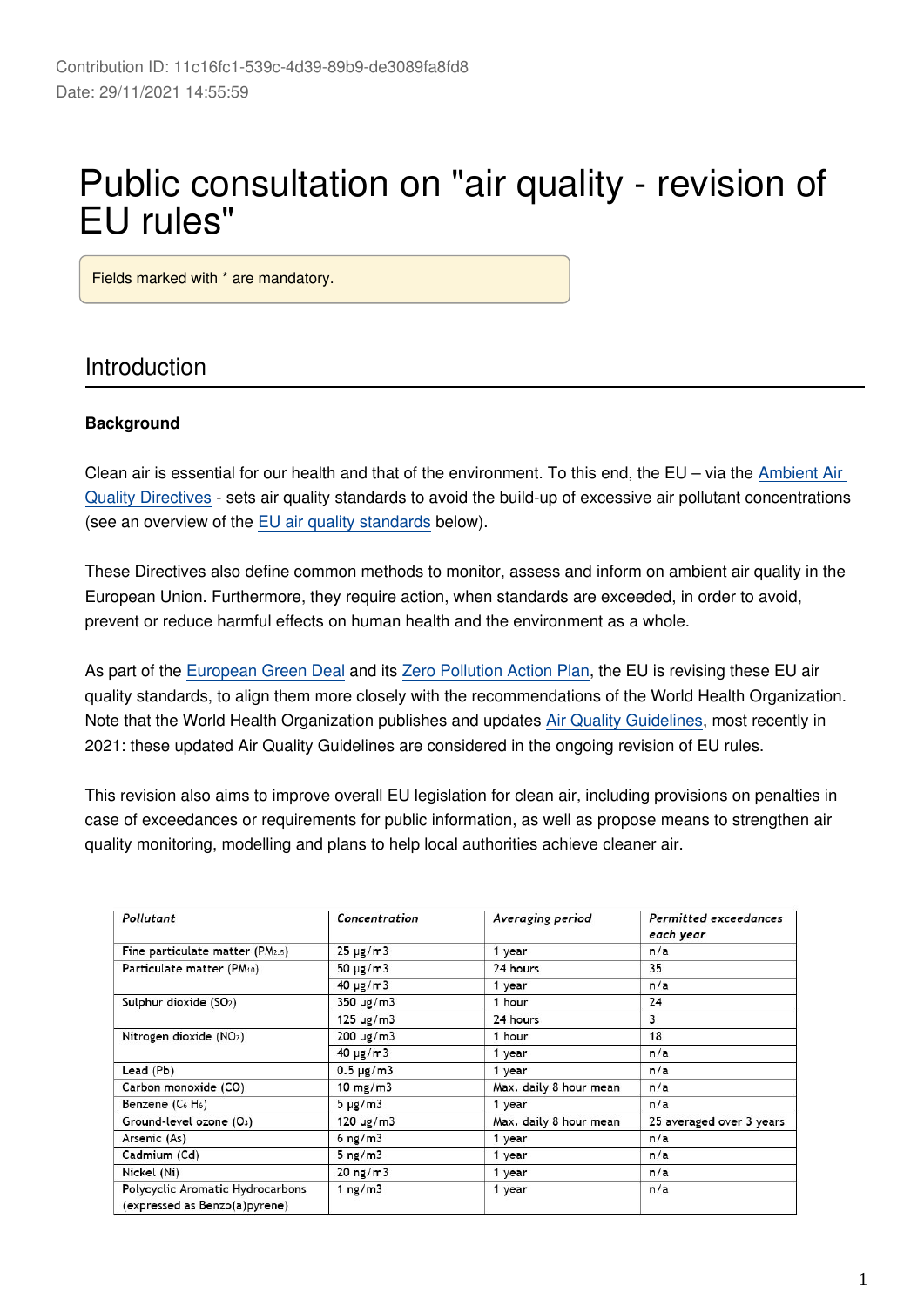Table 1: EU air quality standards (Pollutant; Concentration; Averaging period; Permitted exceedances each year)

#### **Why are we consulting you?**

The Commission has launched an [impact assessment](https://ec.europa.eu/info/law/better-regulation/have-your-say/initiatives/12677-Air-quality-revision-of-EU-rules_en) to support the Ambient Air Quality Directives revision.

In line with the Commission's [Better Regulation](https://ec.europa.eu/info/law/law-making-process/planning-and-proposing-law/better-regulation-why-and-how_en) agenda, this public consultation questionnaire will inform the revision process, and the views collected will be considered in the impact assessment, especially when designing potential (regulatory and non-regulatory) measures to reduce air pollution, strengthen air quality monitoring, modelling and plans, and reduce the related impacts on environment and society.

All citizens and organisations are welcome to contribute to this consultation. Contributions are particularly sought from national / regional / local authorities in the Member States, enforcement bodies, business and trade organisations' representatives and civil society organisations, academia, medical professionals, patient organisations, relevant international organisations, and the general public.

### **Guidance on the questionnaire**

This survey is divided into the following parts:

- **Part 1: About you** questions about yourself and why you are answering this questionnaire.
- **Part 2: General questions section** on your views on air quality issues. This section does not require technical or expert knowledge of the Directives, and anyone can answer.
- **Part 3: Specialised questions section** on your views on air quality measures and their impacts. This section focuses on more technical aspects of the topics/measures considered by the Directives' revision and may therefore require expert knowledge to answer. This section can be skipped, if preferred.
- **Part 4: Concluding questions & remarks** share your thoughts on topics not covered by the questions and provide further information. This section invites you provide any additional comments or elaborate on relevant issues that have not been addressed by the questions.

We estimate that replying to all questions would take about 15 to 30 minutes. Please note that not all questions in the questionnaire need to be answered. In addition, all 'mandatory' questions include an "I do not know/not relevant" or "No opinion" option that you can use when you do not know the answer or do not have an opinion.

You are invited to respond to the best of your abilities or knowledge of the topic. Please use open fields only if there is information to be added that is strictly relevant to the related question.

The results of the questionnaire and a stand-alone summary of the results of the consultation will be produced (to be published [here](https://ec.europa.eu/environment/air/quality/revision_of_the_aaq_directives.htm)). The analysis of the responses will be included in the impact assessment supporting the revision of the Ambient Air Quality Directives. Please take note of the specific privacy statement for this consultation which explains how personal data and contributions will be dealt with.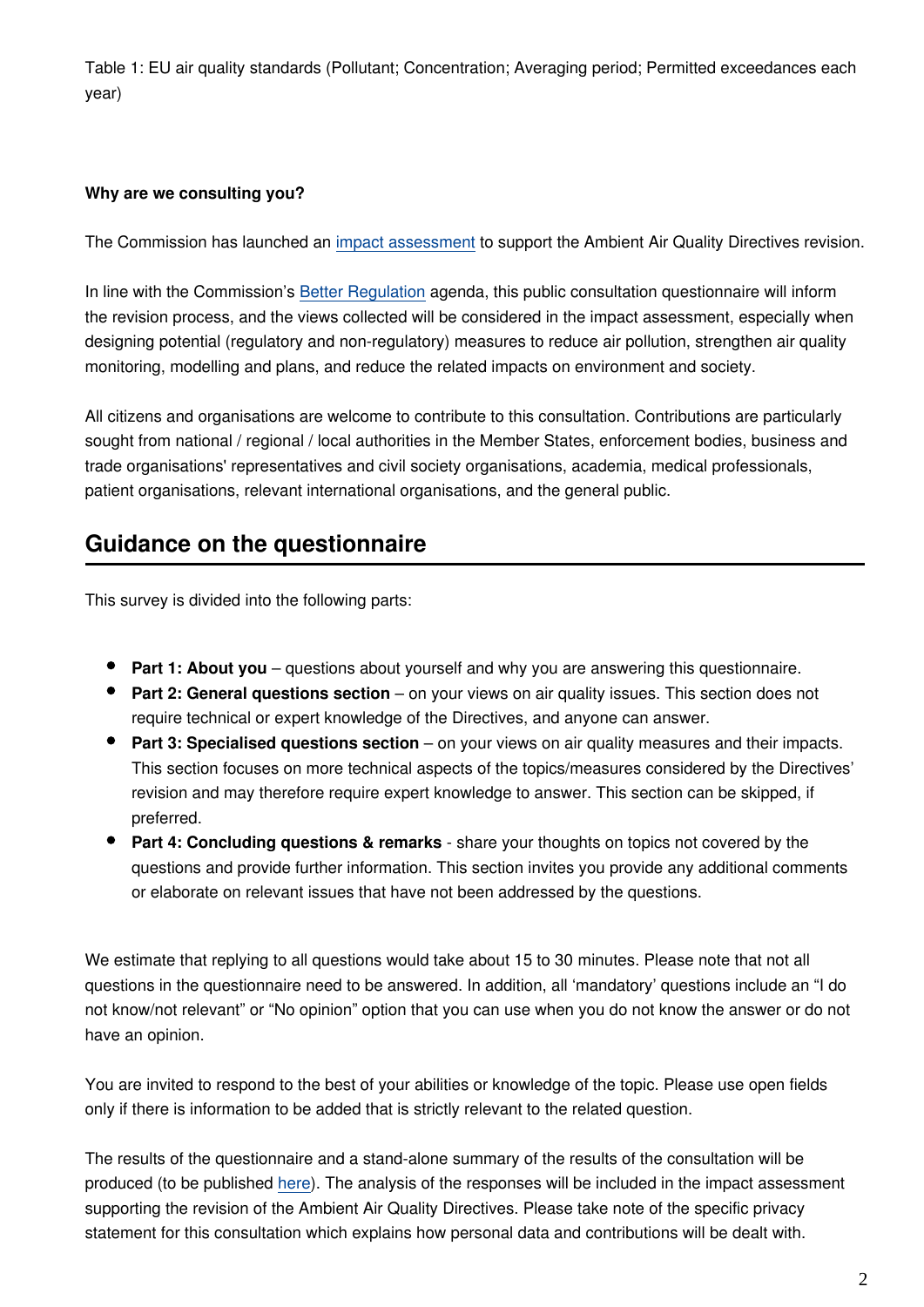In the interest of transparency, if you are replying on behalf of an organisation, please [regis](https://ec.europa.eu/transparencyregister/public/homePage.do)ter with the regis [ter of interest representatives](https://ec.europa.eu/transparencyregister/public/homePage.do) if you have not already done so. Registering commits you to complying with a Code of Conduct. If you do not wish to register, your organisation's contribution will be treated and published together with those received from individuals.

Your voice matters and we are grateful to you for taking the time to complete this consultation.

### About you

Language of my contribution **\***

- Bulgarian
- <sup>O</sup> Croatian
- Czech
- <sup>O</sup> Danish
- <sup>O</sup> Dutch
- <sup>o</sup> English
- <sup>©</sup> Estonian
- Finnish
- $\circ$  French
- <sup>o</sup> German
- <sup>©</sup> Greek
- Hungarian
- $\circ$  Irish
- $\circ$  Italian
- <sup>t</sup> Latvian
- Lithuanian
- Maltese
- $\bullet$  Polish
- Portuguese
- Romanian
- <sup>O</sup> Slovak
- Slovenian
- $\bullet$  Spanish
- <sup>O</sup> Swedish

\*I am giving my contribution as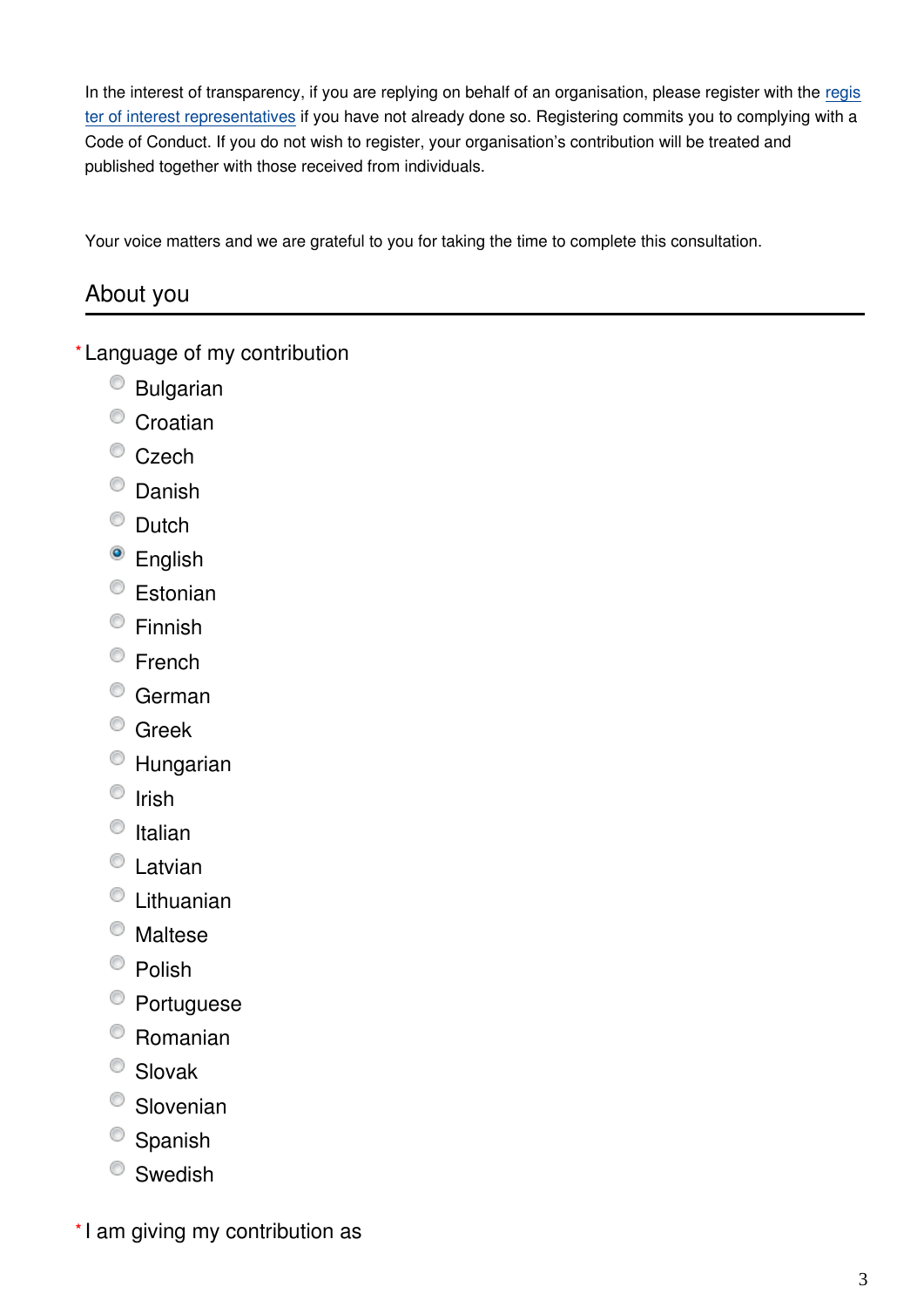- Academic/research institution
- Business association
- Company/business organisation
- <sup>O</sup> Consumer organisation
- EU citizen
- Environmental organisation
- <sup>O</sup> Non-EU citizen
- Non-governmental organisation (NGO)
- Public authority
- $\bullet$  Trade union
- <sup>O</sup> Other

#### First name **\***

Markus

#### Surname **\***

Kujawa

#### Email (this won't be published) **\***

markus.kujawa@cpme.eu

#### Country of origin **\***

Please add your country of origin, or that of your organisation.

| Afghanistan    | Djibouti                              | Libya         | <b>Saint Martin</b>  |
|----------------|---------------------------------------|---------------|----------------------|
| Åland Islands  | Dominica                              | Liechtenstein | Saint Pierre and     |
|                |                                       |               | Miquelon             |
| Albania        | Dominican                             | Lithuania     | <b>Saint Vincent</b> |
|                | Republic                              |               | and the              |
|                |                                       |               | Grenadines           |
| Algeria        | Ecuador                               | Luxembourg    | Samoa                |
| American Samoa | Egypt                                 | Macau         | San Marino           |
| Andorra        | El Salvador                           | Madagascar    | São Tomé and         |
|                |                                       |               | Príncipe             |
| Angola         | Equatorial Guinea <sup>®</sup> Malawi |               | Saudi Arabia         |
| Anguilla       | Eritrea                               | Malaysia      | Senegal              |
|                |                                       |               |                      |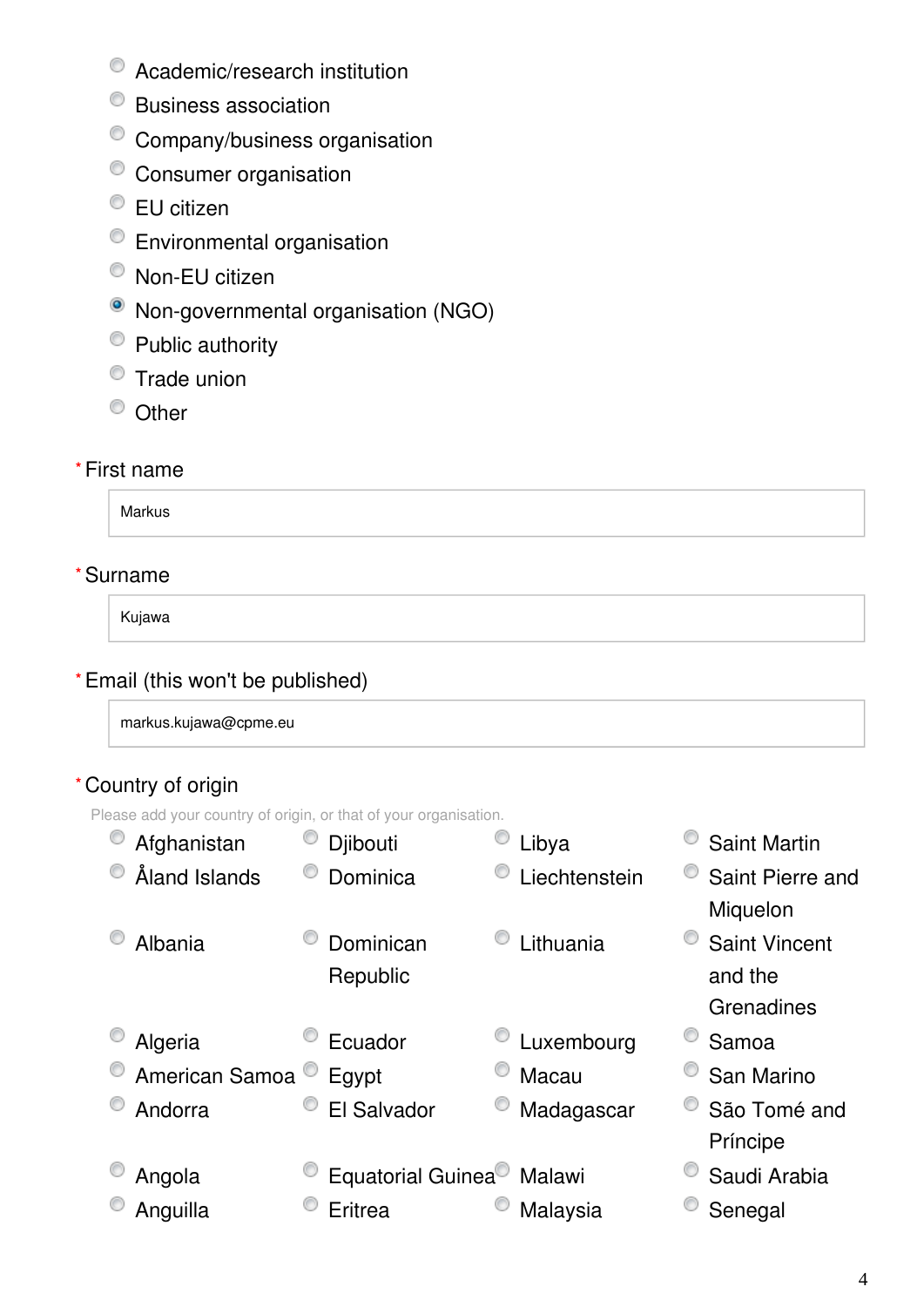| Antarctica                    | Estonia                 | <b>Maldives</b>         | Serbia              |
|-------------------------------|-------------------------|-------------------------|---------------------|
| Antigua and<br><b>Barbuda</b> | Eswatini                | Mali                    | Seychelles          |
| Argentina                     | Ethiopia                | Malta                   | Sierra Leone        |
| Armenia                       | <b>Falkland Islands</b> | <b>Marshall Islands</b> | Singapore           |
| Aruba                         | Faroe Islands           | Martinique              | <b>Sint Maarten</b> |
| Australia                     | Fiji                    | Mauritania              | Slovakia            |
| Austria                       | Finland                 | <b>Mauritius</b>        | Slovenia            |
| Azerbaijan                    | France                  | Mayotte                 | Solomon Islands     |
| <b>Bahamas</b>                | <b>French Guiana</b>    | <b>Mexico</b>           | Somalia             |
| <b>Bahrain</b>                | French Polynesia        | Micronesia              | South Africa        |
| Bangladesh                    | <b>French Southern</b>  | Moldova                 | South Georgia       |
|                               | and Antarctic           |                         | and the South       |
|                               | Lands                   |                         | Sandwich            |
|                               |                         |                         | Islands             |
| <b>Barbados</b>               | Gabon                   | Monaco                  | South Korea         |
| <b>Belarus</b>                | Georgia                 | Mongolia                | South Sudan         |
| <b>Belgium</b>                | Germany                 | Montenegro              | Spain               |
| <b>Belize</b>                 | Ghana                   | Montserrat              | Sri Lanka           |
| <b>Benin</b>                  | Gibraltar               | Morocco                 | Sudan               |
| Bermuda                       | Greece                  | Mozambique              | Suriname            |
| <b>Bhutan</b>                 | Greenland               | Myanmar/Burma           | Svalbard and        |
|                               |                         |                         | Jan Mayen           |
| <b>Bolivia</b>                | Grenada                 | Namibia                 | Sweden              |
| <b>Bonaire Saint</b>          | Guadeloupe              | Nauru                   | Switzerland         |
| Eustatius and                 |                         |                         |                     |
| Saba                          |                         |                         |                     |
| Bosnia and                    | Guam                    | Nepal                   | Syria               |
| Herzegovina                   |                         |                         |                     |
| <b>Botswana</b>               | Guatemala               | <b>Netherlands</b>      | Taiwan              |
| <b>Bouvet Island</b>          | Guernsey                | New Caledonia           | Tajikistan          |
| <b>Brazil</b>                 | Guinea                  | <b>New Zealand</b>      | Tanzania            |
| <b>British Indian</b>         | Guinea-Bissau           | Nicaragua               | <b>Thailand</b>     |
| <b>Ocean Territory</b>        |                         |                         |                     |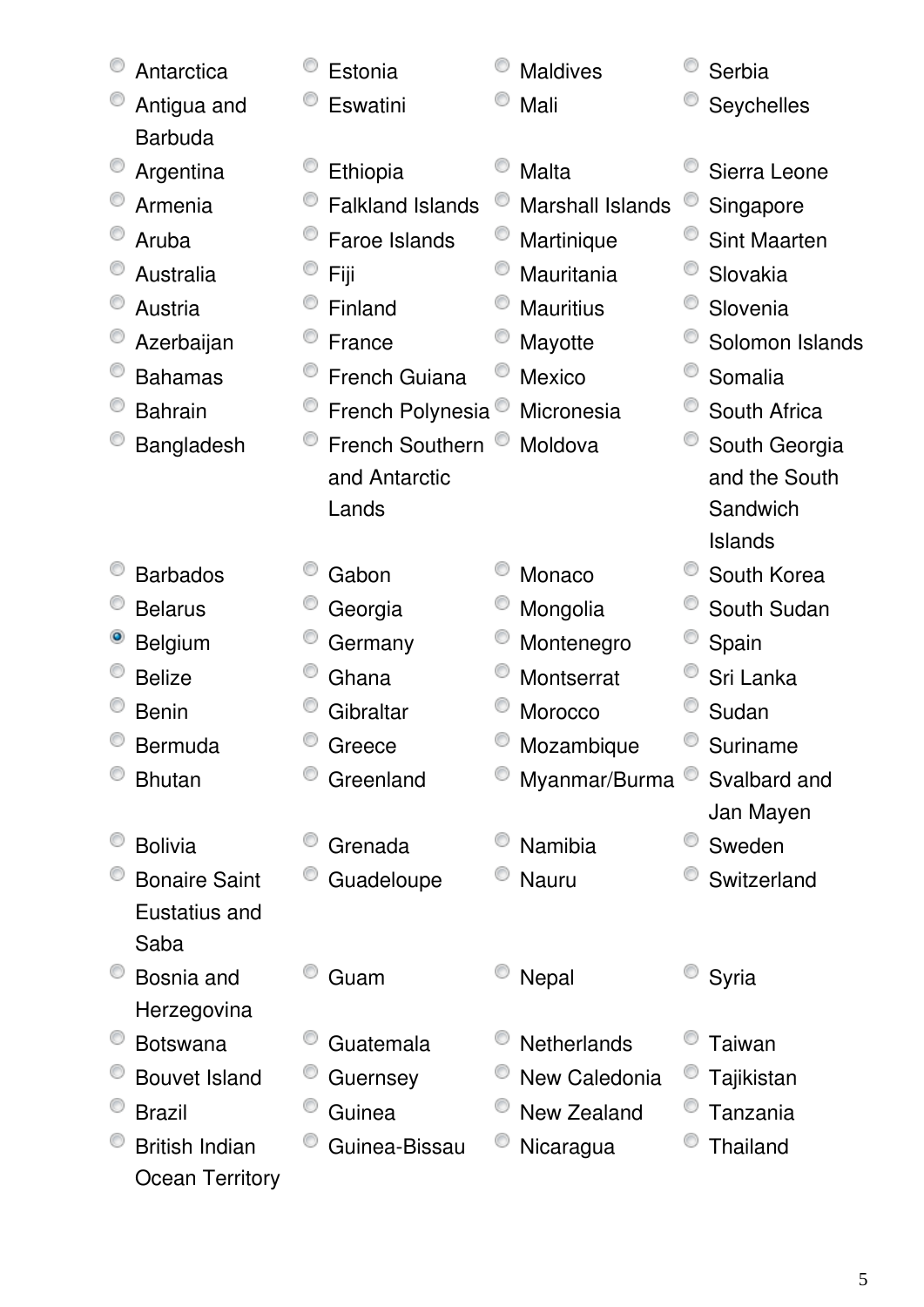| <b>British Virgin</b><br>Islands | Guyana                                      | Niger            | The Gambia               |
|----------------------------------|---------------------------------------------|------------------|--------------------------|
| <b>Brunei</b>                    | Haiti                                       | Nigeria          | <b>Timor-Leste</b>       |
| <b>Bulgaria</b>                  | Heard Island and<br><b>McDonald Islands</b> | <b>Niue</b>      | <b>Togo</b>              |
| <b>Burkina Faso</b>              | Honduras                                    | Norfolk Island   | <b>Tokelau</b>           |
| <b>Burundi</b>                   | Hong Kong                                   | Northern         | Tonga                    |
|                                  |                                             | Mariana Islands  |                          |
| Cambodia                         | Hungary                                     | North Korea      | <b>Trinidad and</b>      |
|                                  |                                             |                  | Tobago                   |
| Cameroon                         | Iceland                                     | North Macedonia  | Tunisia                  |
| Canada                           | India                                       | Norway           | <b>Turkey</b>            |
| Cape Verde                       | Indonesia                                   | Oman             | Turkmenistan             |
| Cayman Islands                   | Iran                                        | Pakistan         | Turks and                |
|                                  |                                             |                  | Caicos Islands           |
| <b>Central African</b>           | Iraq                                        | Palau            | Tuvalu                   |
| Republic                         |                                             |                  |                          |
| Chad                             | Ireland                                     | Palestine        | Uganda                   |
| Chile                            | Isle of Man                                 | Panama           | <b>Ukraine</b>           |
| China                            | Israel                                      | Papua New        | <b>United Arab</b>       |
|                                  |                                             | Guinea           | Emirates                 |
| Christmas Island                 | Italy                                       | Paraguay         | <b>United Kingdom</b>    |
| Clipperton                       | Jamaica                                     | Peru             | <b>United States</b>     |
| Cocos (Keeling)                  | Japan                                       | Philippines      | <b>United States</b>     |
| <b>Islands</b>                   |                                             |                  | Minor Outlying           |
|                                  |                                             |                  | Islands                  |
| Colombia                         | Jersey                                      | Pitcairn Islands | Uruguay                  |
| Comoros                          | Jordan                                      | Poland           | <b>US Virgin Islands</b> |
| Congo                            | Kazakhstan                                  | Portugal         | Uzbekistan               |
| Cook Islands                     | Kenya                                       | Puerto Rico      | Vanuatu                  |
| Costa Rica                       | Kiribati                                    | Qatar            | <b>Vatican City</b>      |
| Côte d'Ivoire                    | Kosovo                                      | Réunion          | Venezuela                |
| Croatia                          | Kuwait                                      | Romania          | Vietnam                  |
| Cuba                             | Kyrgyzstan                                  | Russia           | <b>Wallis and</b>        |
|                                  |                                             |                  | Futuna                   |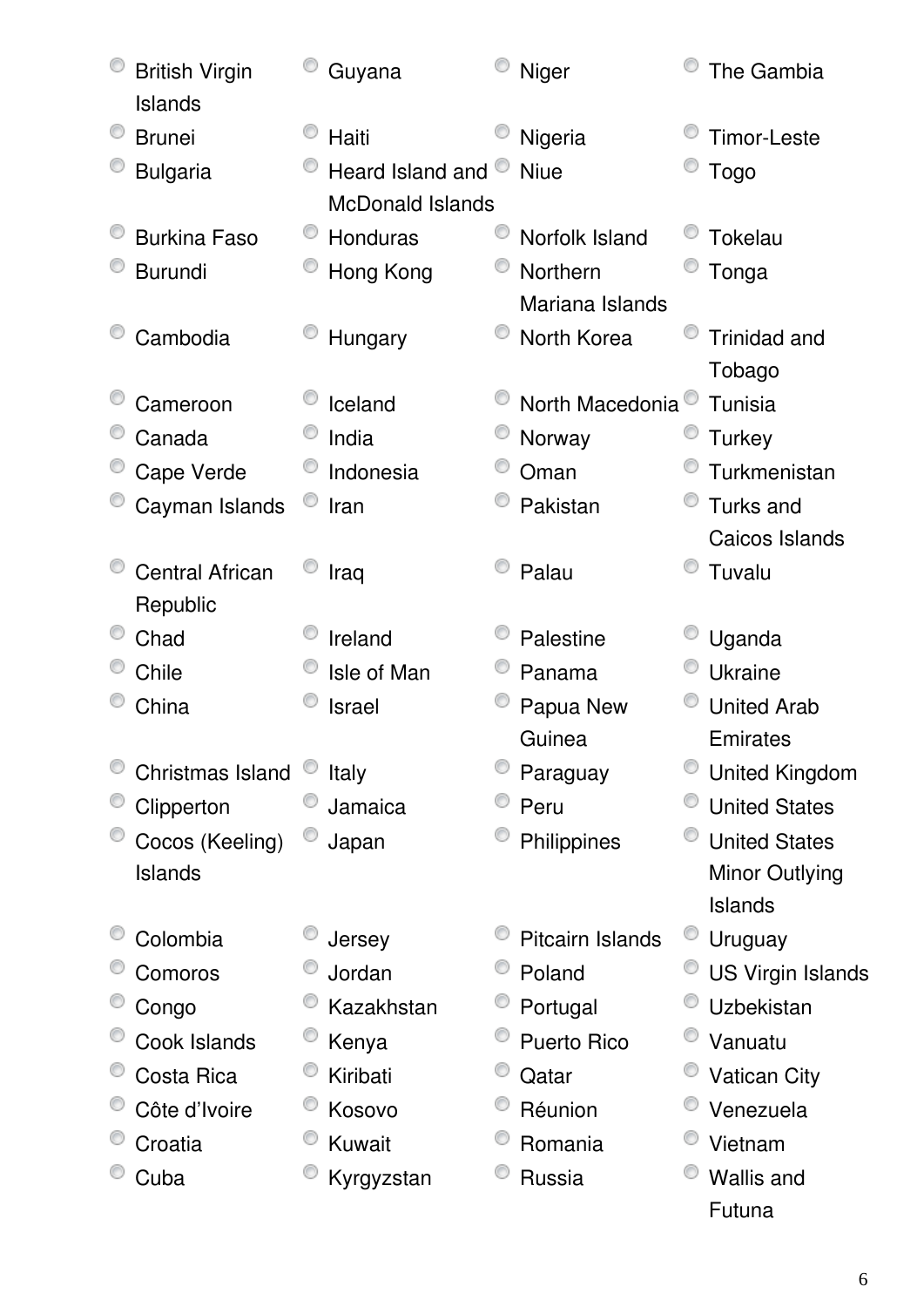

The Standing Committee of European Doctors (CPME)

#### Organisation size **\***

- Micro (1 to 9 employees)
- Small (10 to 49 employees)
- $\bullet$  Medium (50 to 249 employees)
- C Large (250 or more)

#### Scope **\***

- <sup>o</sup> International
- C Local
- National
- <sup>o</sup> Regional

#### Transparency register number

#### *255 character(s) maximum*

Check if your organisation is on the [transparency register](http://ec.europa.eu/transparencyregister/public/homePage.do?redir=false&locale=en). It's a voluntary database for organisations seeking to influence EU decision-making.

9276943405-41

#### Please indicate the sector(s) you are active in **\***

*between 1 and 3 choices* between 1 and 3 answered rows

air quality management

 $\Box$  air quality monitoring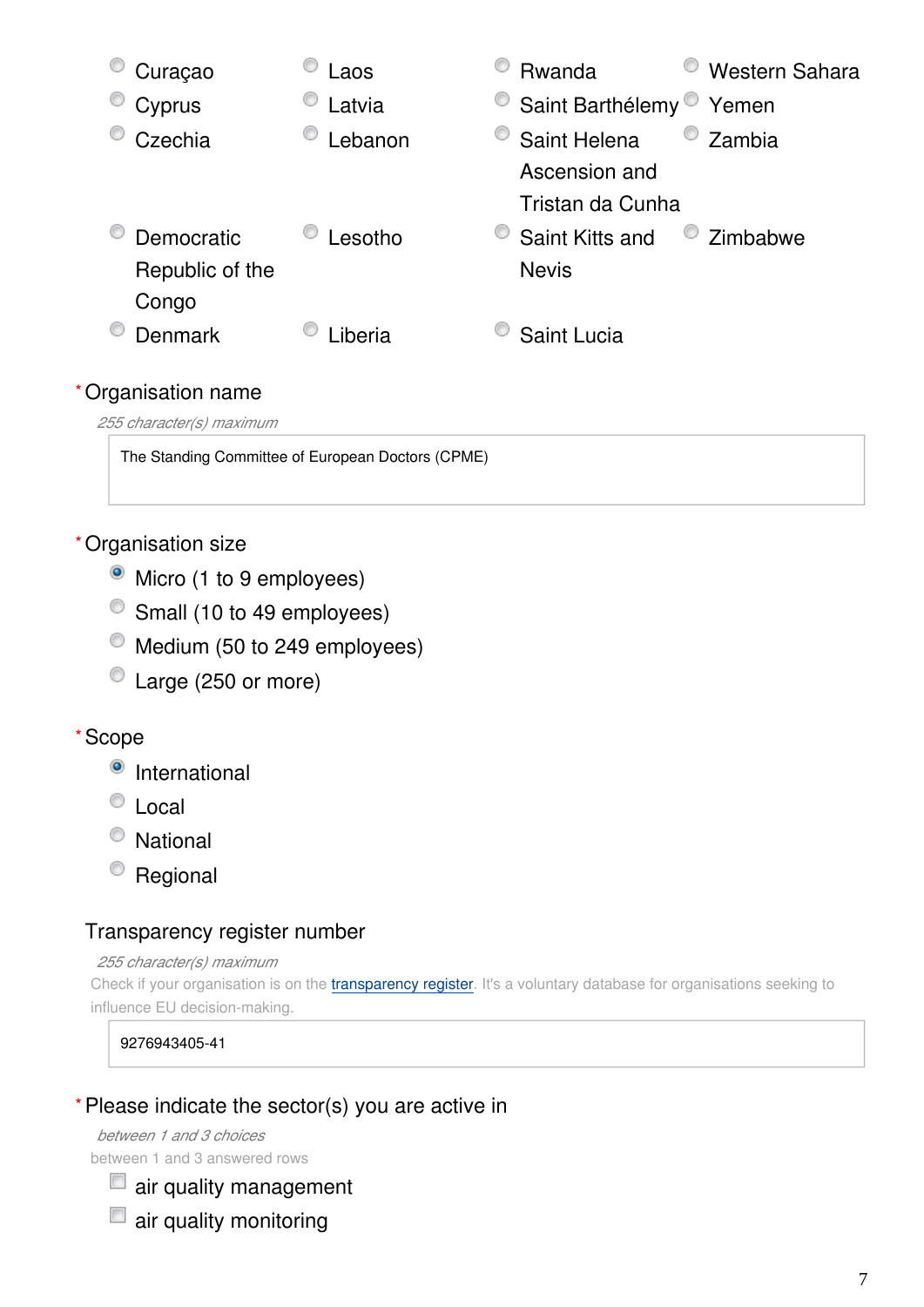- agriculture / food
- **D** biodiversity and/or environment
- $\blacksquare$  energy
- government
- $\blacksquare$  health care
- $\blacksquare$  investment and finance
- $\blacksquare$  manufacturing
- $\blacksquare$  public health
- $\blacksquare$  raw materials extraction / primary processing
- $\blacksquare$  scientific research
- $\blacksquare$  transport
- $\Box$  none of the above sectors
- $\Box$  other
- I do not know, or I do not want to answer

The Commission will publish all contributions to this public consultation. You can choose whether you would prefer to have your details published or to remain anonymous when your contribution is published. **Fo r the purpose of transparency, the type of respondent (for example, 'business association, 'consumer association', 'EU citizen') country of origin, organisation name and size, and its transparency register number, are always published. Your e-mail address will never be published.** Opt in to select the privacy option that best suits you. Privacy options default based on the type of respondent selected

#### **Contribution publication privacy settings \***

The Commission will publish the responses to this public consultation. You can choose whether you would like your details to be made public or to remain anonymous.

#### O **Anonymous**

Only organisation details are published: The type of respondent that you responded to this consultation as, the name of the organisation on whose behalf you reply as well as its transparency number, its size, its country of origin and your contribution will be published as received. Your name will not be published. Please do not include any personal data in the contribution itself if you want to remain anonymous.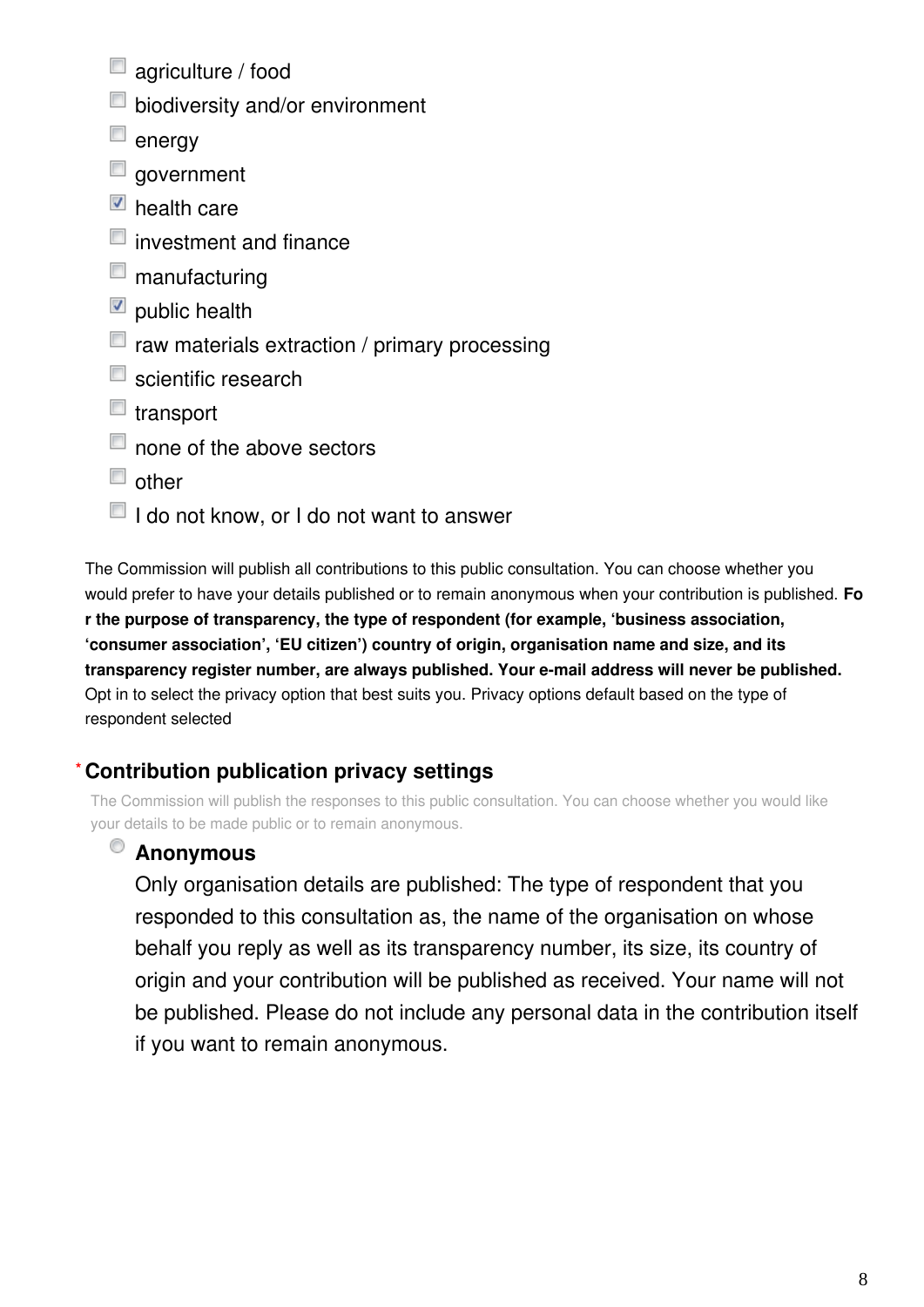### <sup>o</sup> Public

Organisation details and respondent details are published: The type of respondent that you responded to this consultation as, the name of the organisation on whose behalf you reply as well as its transparency number, its size, its country of origin and your contribution will be published. Your name will also be published.

 $\blacksquare$  I agree with the [personal data protection provisions](https://ec.europa.eu/info/law/better-regulation/specific-privacy-statement)

### **Part 2: General questions section**

#### **1. How important is having good air quality to you?**

- Very important
- <sup>O</sup> Important
- <sup>O</sup> Of minor importance
- $\bullet$  Not important at all
- $\bullet$  No opinion

### **2. How concerned are you about the levels of air pollution to which you are usually exposed?**

- Very concerned
- <sup>o</sup> Concerned
- <sup>O</sup> Slightly concerned
- $\bullet$  Not concerned at all
- No opinion

### **3. Are you concerned about the following impacts that air pollution may have in your local area?**

|                                                                  | Not at all | To some<br>extent | To a large<br>extent | Fully     | No opinion |
|------------------------------------------------------------------|------------|-------------------|----------------------|-----------|------------|
| Impacts on health<br>of the general<br>population                | ⊙          |                   | €                    | $\circ$   | C          |
| Impacts on my<br>health or the health<br>of my family<br>members | ⊙          |                   | €                    | $\bullet$ | C          |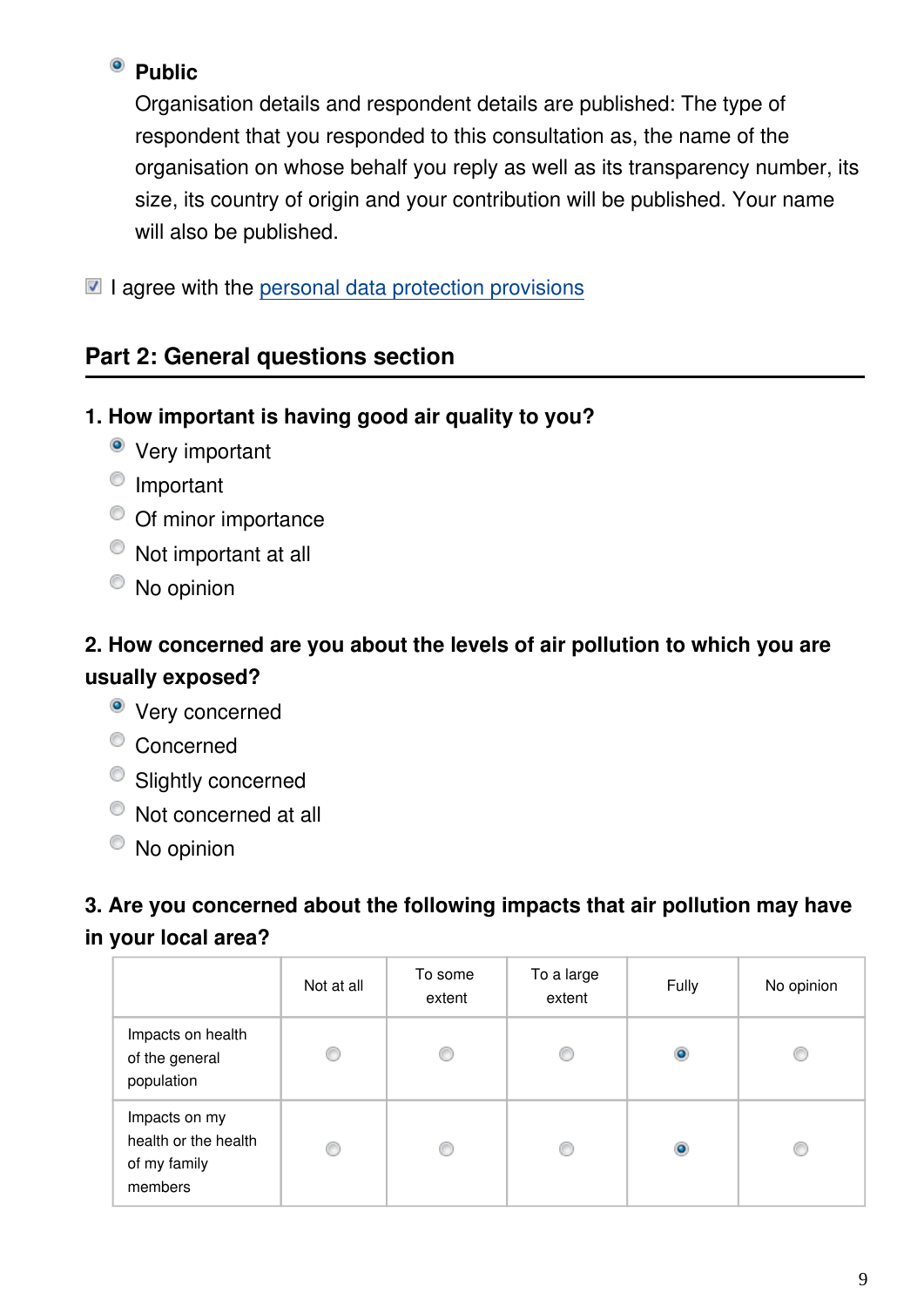| Impacts on health<br>of vulnerable<br>groups (including<br>children, elderly,<br>people with pre-<br>existing health<br>conditions) | ⊙ | 0 | ⊙         | $\bullet$ | € |
|-------------------------------------------------------------------------------------------------------------------------------------|---|---|-----------|-----------|---|
| Impacts on<br>businesses and<br>small/medium<br>enterprises<br>(including lost work<br>days due to air<br>pollution)                |   | ۰ | ∩         | ⋒         | ⋒ |
| Impacts on<br>agriculture and<br>crops (including on<br>plant growth and<br>animal health)                                          |   |   | $\bullet$ |           |   |
| Impacts on natural<br>environment<br>(including pollution<br>of water bodies, or<br>reduced<br>biodiversity)                        | ⋒ | ∩ | ∩         | $\bullet$ | ⋒ |
| Impacts on<br>buildings and<br>infrastructure<br>(including corrosion<br>or discoloration of<br>buildings)                          |   |   |           |           |   |

### **4. Which air pollutants are you concerned about?**

- $\blacksquare$  Fine particulate matter (PM2,5)
- Particulate matter (PM10)
- Sulphur dioxide (SO2)
- Nitrogen dioxide (NO2)
- Ground-level ozone (O3)
- $\blacksquare$  Carbon monoxide (CO)
- Benzene (C6H6)
- Polycyclic aromatic hydrocarbons (including benzo(a)pyrene)
- $\blacksquare$  Arsenic (As)
- Cadmium (Cd)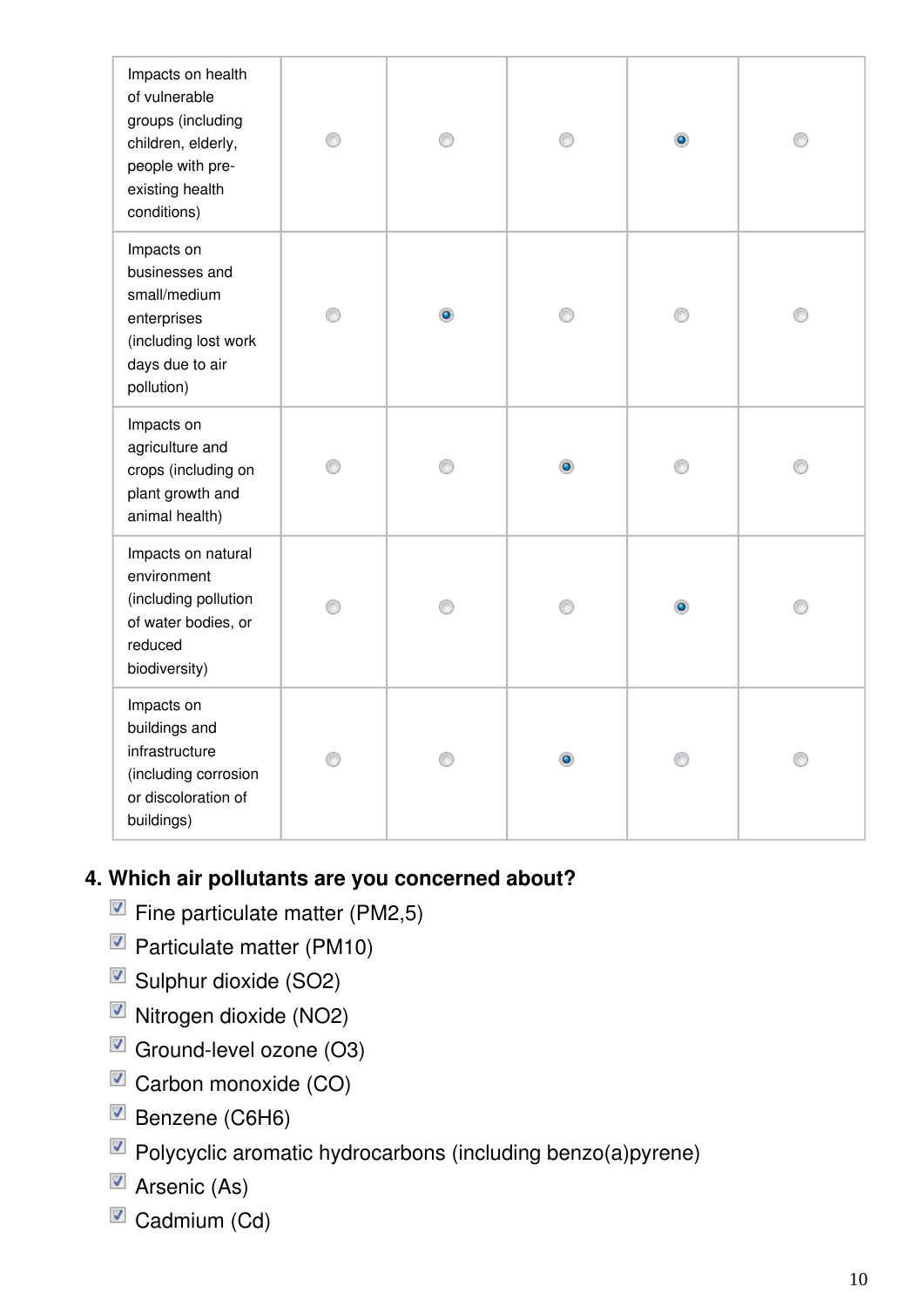- $\blacksquare$  Mercury (Hg)
- $\blacksquare$  Nickel (Ni)
- $\blacksquare$  Lead (Pb)
- $\blacksquare$  Ultra-fine particles
- Black carbon and/or elemental carbon
- Ammonia (NH3)
- $\blacksquare$  Methane (CH4)
- Non-methane volatile organic compounds (i.e. organic compounds capable of producing photochemical oxidants by reaction with nitrogen oxides in the presence of sunlight)
- $\Box$  None
- $\Box$  No opinion
- $\Box$  Other

### **5. Would you like to see more action to improve air quality? And if so, to what extent?**

- Yes, a **significant** increase in action and ambition to tackle air pollution
- Yes, a **moderate** increase in action and ambition to tackle air pollution
- Yes, a **small** increase in action and ambition to tackle air pollution
- No, current action and ambition to tackle air pollution issues **is adequate**
- <sup>O</sup> No opinion

### **6. At what level should further action be taken?**

Please rank the following from 1 – where most action needs to be taken to 5 – where least action needs to be taken



**7. To what extent would you be willing to change your own way of living to contribute to improving air quality in your country / region / city?**

| Not at all | o some<br>extent | o a large<br>extent | Fully | do not<br>know | N/A |
|------------|------------------|---------------------|-------|----------------|-----|
|------------|------------------|---------------------|-------|----------------|-----|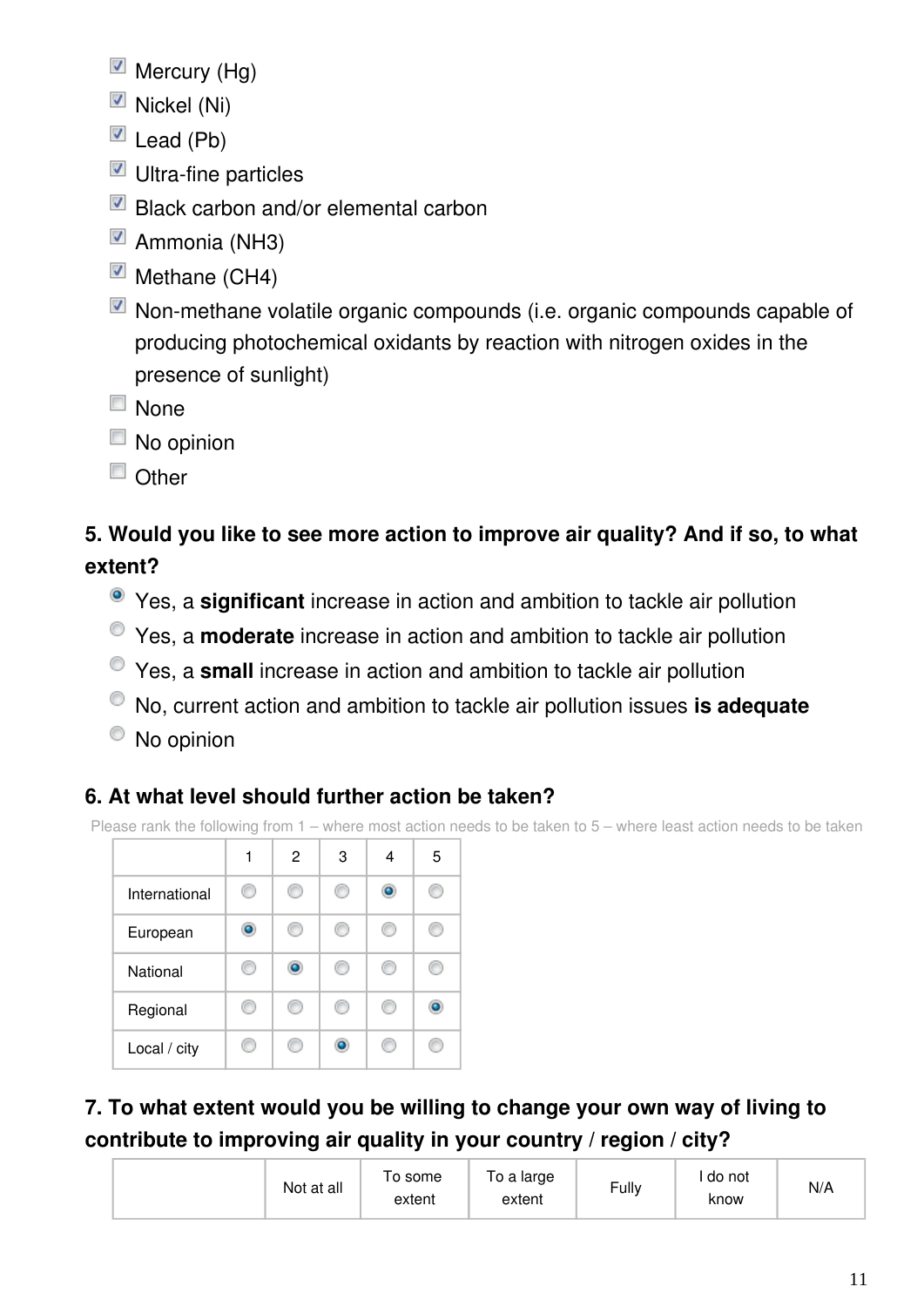| Driving less by<br>car, including in<br>cities                       | ∩ |   |           | $\bullet$ |   |   |
|----------------------------------------------------------------------|---|---|-----------|-----------|---|---|
| Driving smaller or<br>fuel-efficient cars                            | ⊙ | ⊙ | ⋒         | $\bullet$ | ⋒ | ⊙ |
| Using more<br>public transport,<br>walking, cycling                  | ∩ | ⋒ | e         | $\bullet$ | e |   |
| Changing my<br>habits in<br>residential heating                      | 0 | ∩ | $\bullet$ | ⋒         | ∩ | ⋒ |
| Investing in<br>sustainable<br>heating systems                       |   |   | ۰         |           |   |   |
| Improving the<br>energy efficiency<br>of my home                     | ∩ |   | ۰         |           |   |   |
| Making<br>conscious<br>consumption<br>choices to<br>reduce emissions | ⊙ |   |           |           |   |   |
| Other                                                                | 0 | ⊙ | ⊙         | ◉         | ⊙ | 0 |

#### **Policy area 1: Closer alignment of the EU air quality standards with scientific knowledge including the latest recommendations of the World Health Organization (WHO).**

The Ambient Air Quality Directives set air quality standards for 13 air pollutants. For several air pollutants, these standards are not as stringent as recommended by the World Health Organization via their 'Air Quality Guidelines' (which themselves have recently been updated), in particular for the most harmful fine particulate matter (PM2.5). This revision of EU rules will consider and assess different policy options and scenarios to more closely align EU air quality standards with the latest scientific evidence.

### **8. Do you think that [EU air quality standards](https://ec.europa.eu/environment/air/quality/standards.htm) should be made more stringent to bring them in line with the updated World Health Organization Air Quality Guidelines and latest scientific evidence?**

- Yes EU air quality standards should be made more stringent, fully aligned with the latest WHO recommendations
- $\bullet$  Partly EU air quality standards should be made more stringent, but only partially aligned with the latest WHO recommendations
- $\bullet$  No current air quality standards are sufficient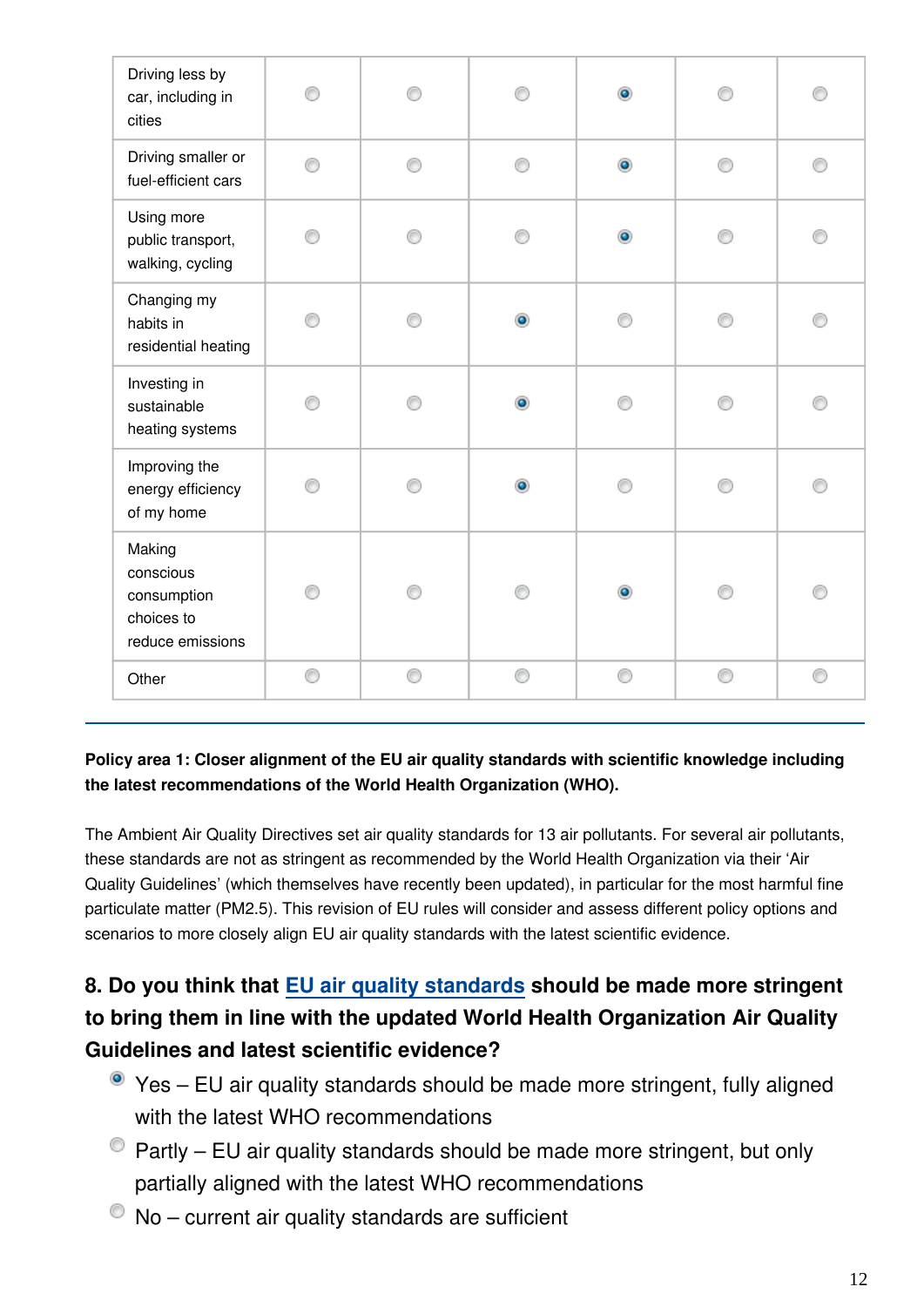$\bullet$  No opinion

### **9. Where (at which locations) should EU air quality standards apply?**

- Everywhere, including at locations to which members of the public do not have access, including industrial installations or motorways
- $\bullet$  At all locations where there is fixed habitation or there are commercial facilities, as well as at all locations to which members of the public have access (including, for example, roads and sidewalks)
- $\bullet$  At all locations where there is fixed habitation or there are commercial facilities
- $\bullet$  Only at locations that are representative of the exposure to air pollutants of the general population
- No opinion

### **10. How quickly should any revised EU air quality standards be achieved?**

- C As soon as possible
- By 2025 at the latest
- By 2030 at the latest
- By 2040 at the latest
- By 2050 at the latest
- No opinion

### **11. Do you have any other comments regarding the consideration to amend the EU's air quality standards (this could capture existing achievement of or options to amend the standards, and the feasibility or impacts of such options)?**

*800 character(s) maximum*

The revised EU air quality standards should be achieved as soon as possible, but by 2025 at the latest.

#### **Policy area 2: improving the current air quality legislative framework (including aspects such as penalties and public information).**

There have been substantial delays in taking appropriate and effective measures to meet all EU air quality standards throughout Member States. Improvements to the legislative framework, including related to access to justice in case of persistent exceedance, as well as to public information, may facilitate further air quality action. This revision of EU rules will consider and assess different policy options for amended provisions on sanctions and penalties to be established in national systems for non-fulfilment of relevant obligations deriving from the Directives. It will also consider options for a stronger harmonisation of public information.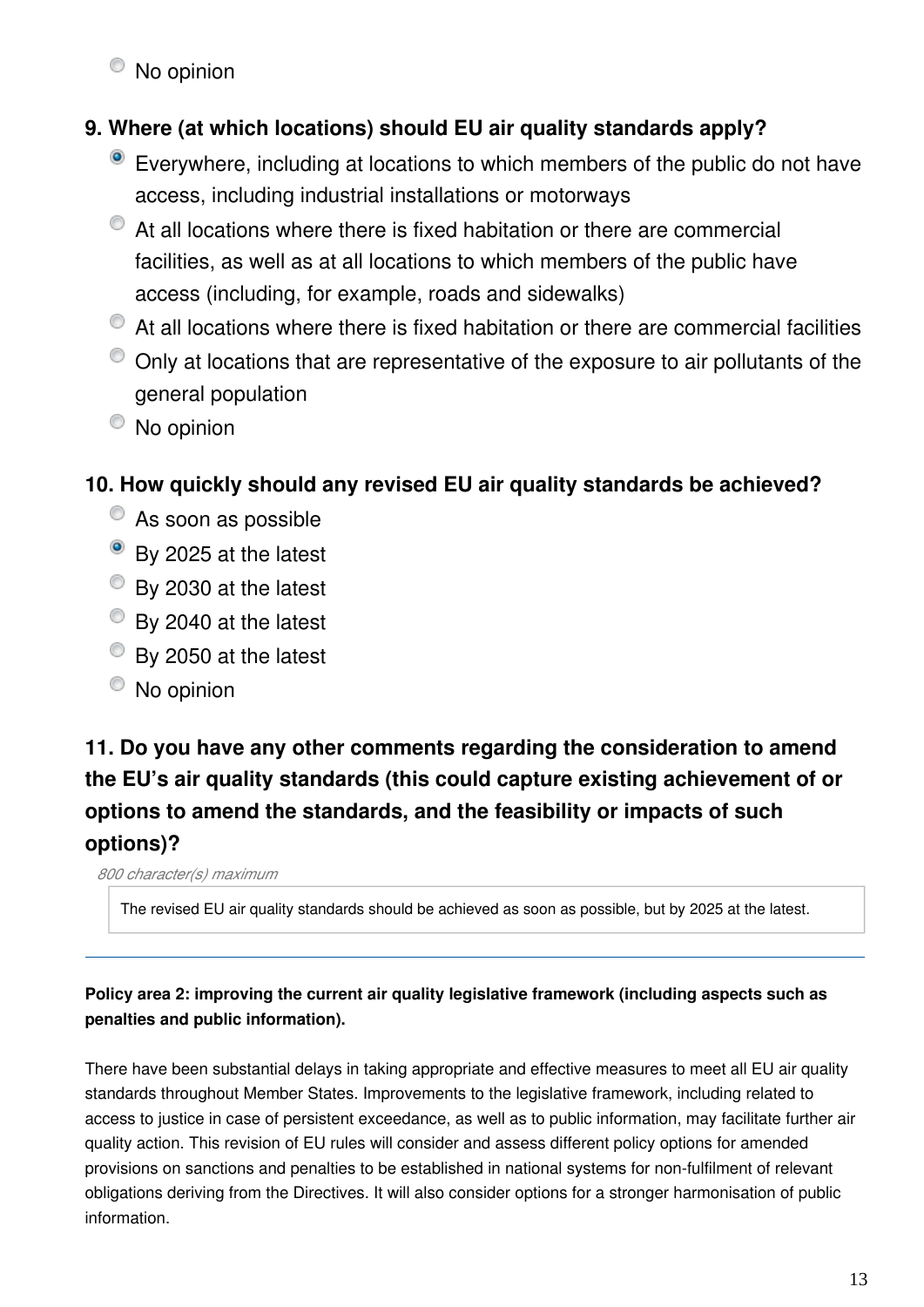**12. Do you believe that the current provisions on penalties in the Ambient Air Quality Directives are sufficient for Member States to comply with EU air quality standards?**

- Yes
- <sup>o</sup> Partly
- $\bullet$  No
- No opinion

### **13. Do you believe that the Ambient Air Quality Directives should facilitate access to justice, including compensation for health damages due to air pollution (suffered by groups and/or individuals)?**

- Yes both stronger facilitation of access to justice in general, as well as of compensation for health damages due to air pollution in particular
- $\bullet$  Partly stronger facilitation of access to justice related to air pollution
- $\bullet$  Partly compensation for health damages due to air pollution
- $\odot$  No
- <sup>O</sup> No opinion

### **14. How well informed do you feel about air quality in your country / region / city?**

- Very well informed
- Well informed
- Somewhat informed
- Little informed
- Not informed at all
- No opinion

## **15. Which of the following types of information would you want to have**

**easier access to?** (Multiple answers possible)

- $\blacksquare$  (Real-time) air quality data / Up-to-date average concentrations
- $\blacksquare$  Annual reports specifically targeted to the general public
- Air pollution forecasts
- $\blacksquare$  Air quality plans and measures the authorities are taking to improve air quality
- Air quality monitoring networks (e.g. location of monitoring stations, pollutants monitored, etc.)
- $\blacksquare$  Information on whether air quality standards are respected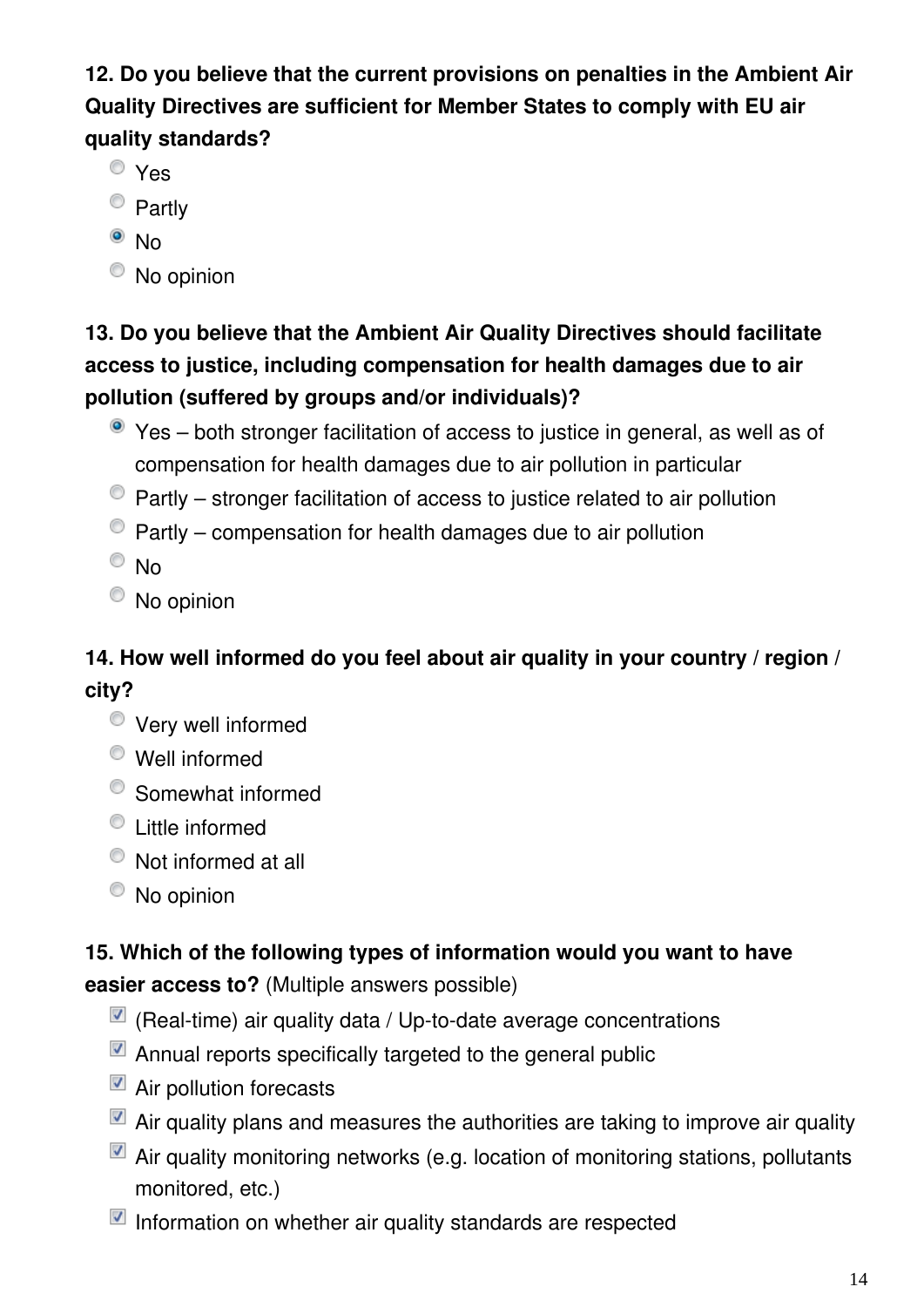- Air quality benchmarks that allow comparison with other cities/regions
- Access to downloadable historical data sets
- $\blacksquare$  Information on specific precautions and preventative actions
- General information on short term & long term health risks of air pollution
- Alert/ targeted messaging during high pollution events
- Information on citizens' rights and possible actions if air quality standards are not respected
- Other

**16. Are there any other elements related to the legislative framework of the Ambient Air Quality Directives (i.e. around defining the types of air quality standards and actions exceedances trigger, governance and enforcement of actions at MS level, and around information provided to the public) that you would consider effective in facilitating the achievement of its objectives?**

*800 character(s) maximum*

**Policy area 3: strengthening of air quality monitoring, modelling and plans.**

The Ambient Air Quality Directives have guided the establishment of a robust system for air quality assessment and have framed competent authorities' action to achieve cleaner air via air quality plans (i.e. the action taken when and where exceedances occur). However, the criteria on air quality monitoring and modelling could be refined to increase the comparability of air quality data. This revision of EU rules will explore solutions to improve, simplify and increase precision and coherence of requirements with regard to air quality monitoring and modelling, and options to facilitate further the effectiveness of air quality plans.

#### **17. Do you see a need to strengthen further the assessment of air quality?**

(Multiple answers possible)

- $\blacksquare$  Yes, we need additional monitoring everywhere, whether high pollution or low pollution levels
- $\Box$  Yes, we need additional monitoring where pollution may be a concern
- $\blacksquare$  Yes, we need additional monitoring of background concentrations (i.e. average pollution levels)
- $\Box$  Yes, we need additional monitoring at locations with pollution peaks due to industrial emissions
- $\Box$  Yes, we need additional monitoring at locations with pollution peaks due to traffic emissions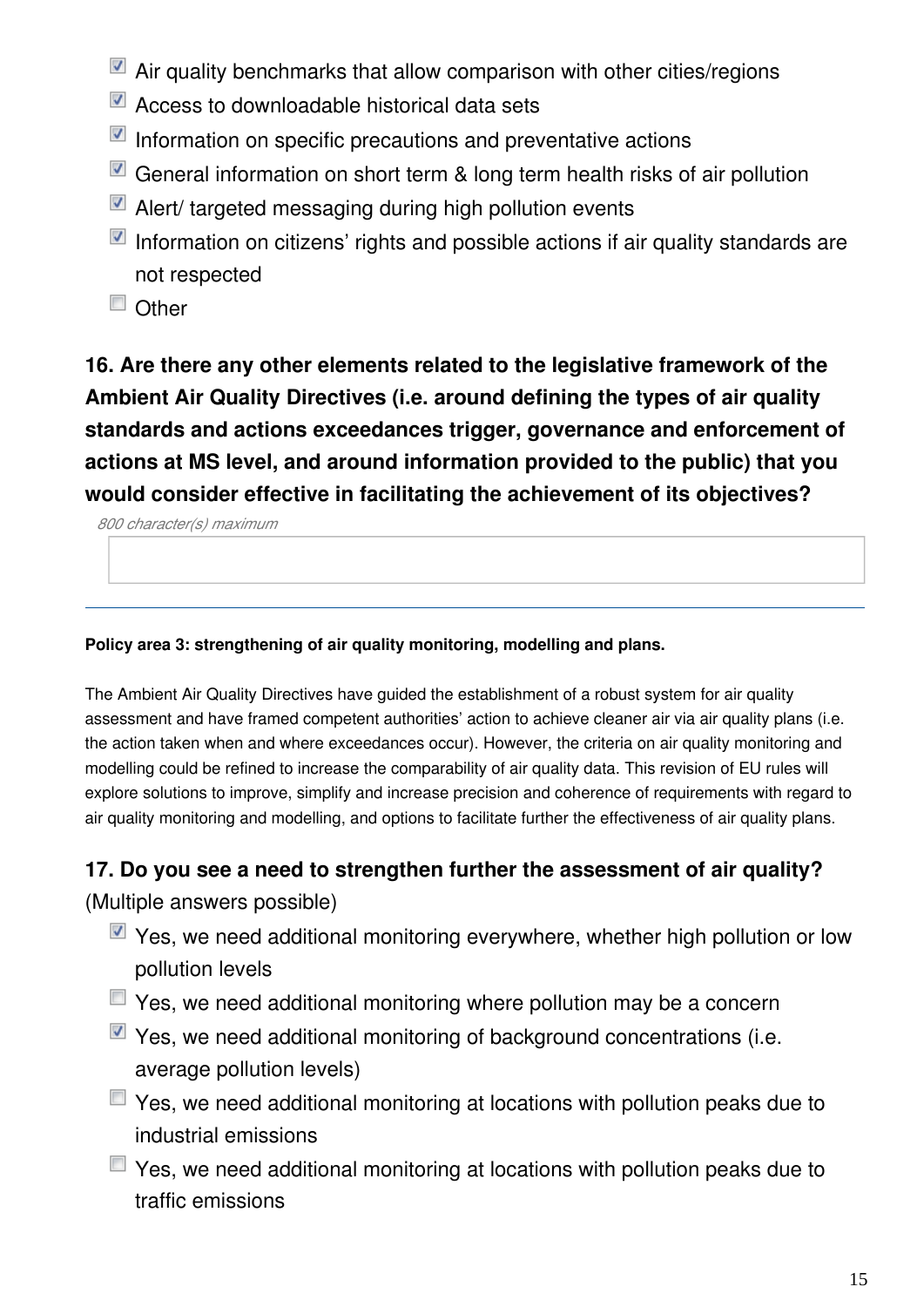- Yes, we need to ensure detailed modelling of air quality across the EU
- $\Box$  Yes, we need to ensure detailed modelling of air quality at locations with pollution peaks (e.g. due to traffic or industry)
- Yes, we need to ensure detailed modelling and forecasting of air pollution episodes
- $\Box$  No, we have sufficient data on air quality
- $\Box$  No opinion

### **18. Do you see a need to improve air quality plans developed by local authorities to address exceedances of EU air quality standards?** (Multiple

answers possible)

- $\blacksquare$  Yes, air quality plans need to be clearer on the specific sources and origin of air pollution
- $\blacksquare$  Yes, air quality plans need to explain the health consequences of air pollution
- $\blacksquare$  Yes, air quality plans need to assign responsibilities (i.e. who needs to act)
- $\blacksquare$  Yes, air quality plans need to quantify the costs and benefits of action
- $\blacksquare$  Yes, air quality plans need to spell out how each measure contributes to solving pollution problems
- $\blacksquare$  Yes, air quality plans need to estimate by when action would have resolved the pollution problem
- $\blacksquare$  Yes, air quality plans need to be followed-up by a regular assessment of their implementation
- $\Box$  No need to change air quality plans
- $\Box$  No need to change air quality plans, but they need to be better implemented
- $\Box$  No opinion

### **19. Do you have any comments regarding the improvements of monitoring, modelling and the content of air quality plans (e.g. existing effectiveness, options to improve these elements, and the feasibility or impacts of such options)?**

*800 character(s) maximum*

**\***

### **Part 3: Specialised questions section**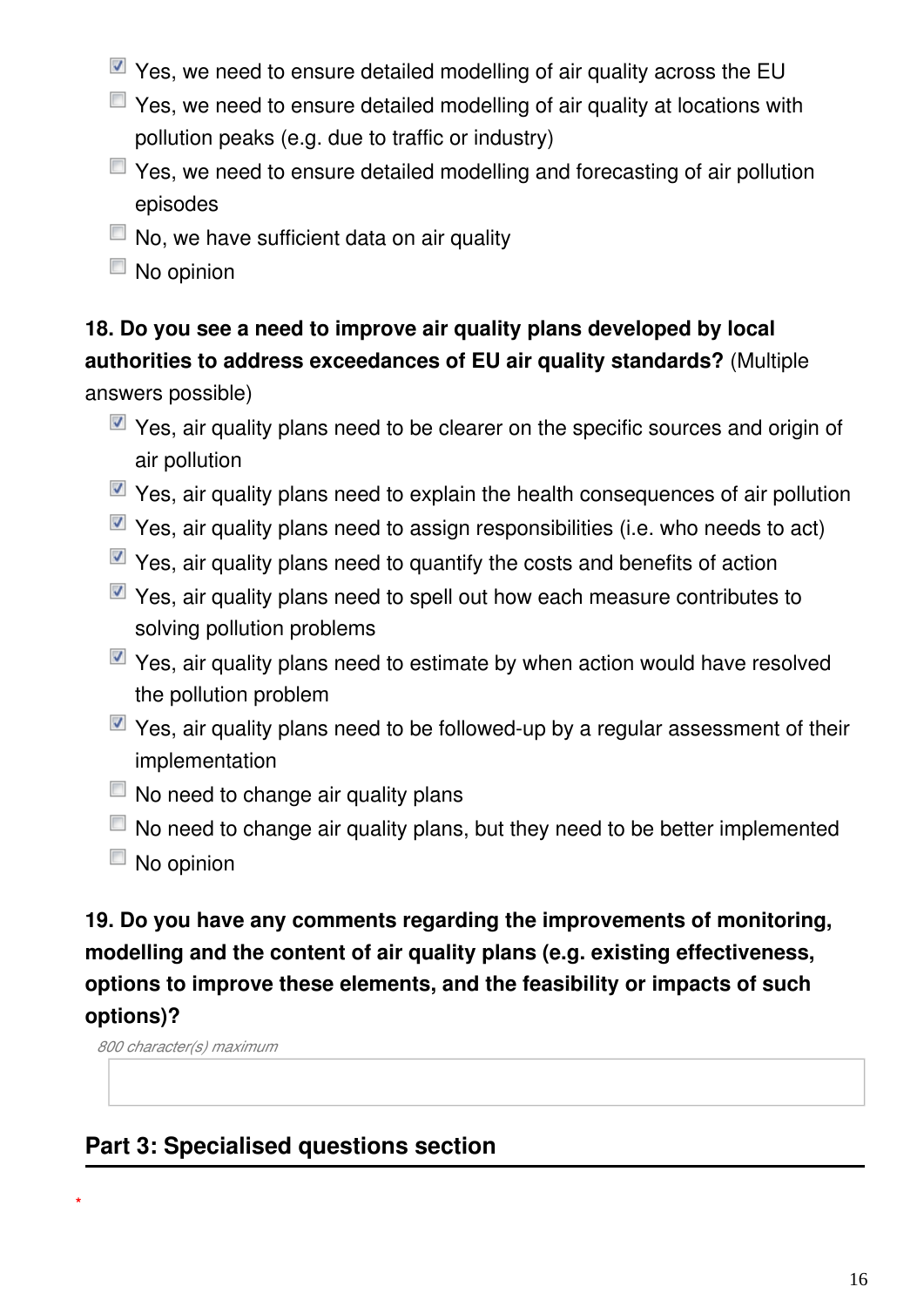**20. Please indicate if you would like to answer this more specialised questions section on your views on air quality measures and their impacts. This section focuses on more technical aspects of the topics/measures considered by the Directives' revision**

- Yes, I would like to reply to this section with more specialised questions (to Part 3)
- $\bullet$  No, I would like to skip ahead to the final section of this questionnaire (to Part 4)

### **21.** *How important* **are the following options for** *policy area 1***\* to improve the effectiveness of the Ambient Air Quality Directives?**

\*Closer alignment of the EU air quality standards with scientific knowledge including the latest recommendations of the World Health Organization (WHO).

|                                                                                                                                                                       | Of high<br>importance | Of medium<br>importance | Of low<br>importance | Not at all<br>important | No<br>opinion |
|-----------------------------------------------------------------------------------------------------------------------------------------------------------------------|-----------------------|-------------------------|----------------------|-------------------------|---------------|
| a) Ensure<br>achievement of<br>existing EU air<br>quality standards                                                                                                   | ۰                     |                         |                      |                         |               |
| b) Align EU air<br>quality standards<br>with World Health<br>Organization<br>recommendations                                                                          |                       |                         | ∩                    |                         |               |
| c) Mandate that all<br>air quality standards<br>are met in general (i.<br>e. based on the<br>average exposure<br>of the general<br>population)                        | ۰                     |                         |                      |                         |               |
| d) Mandate that all<br>air quality standards<br>are met everywhere<br>(i.e. including at<br>'pollution hotspots'<br>such as roadside or<br>downwind from<br>industry) |                       |                         |                      |                         |               |
|                                                                                                                                                                       |                       |                         |                      |                         |               |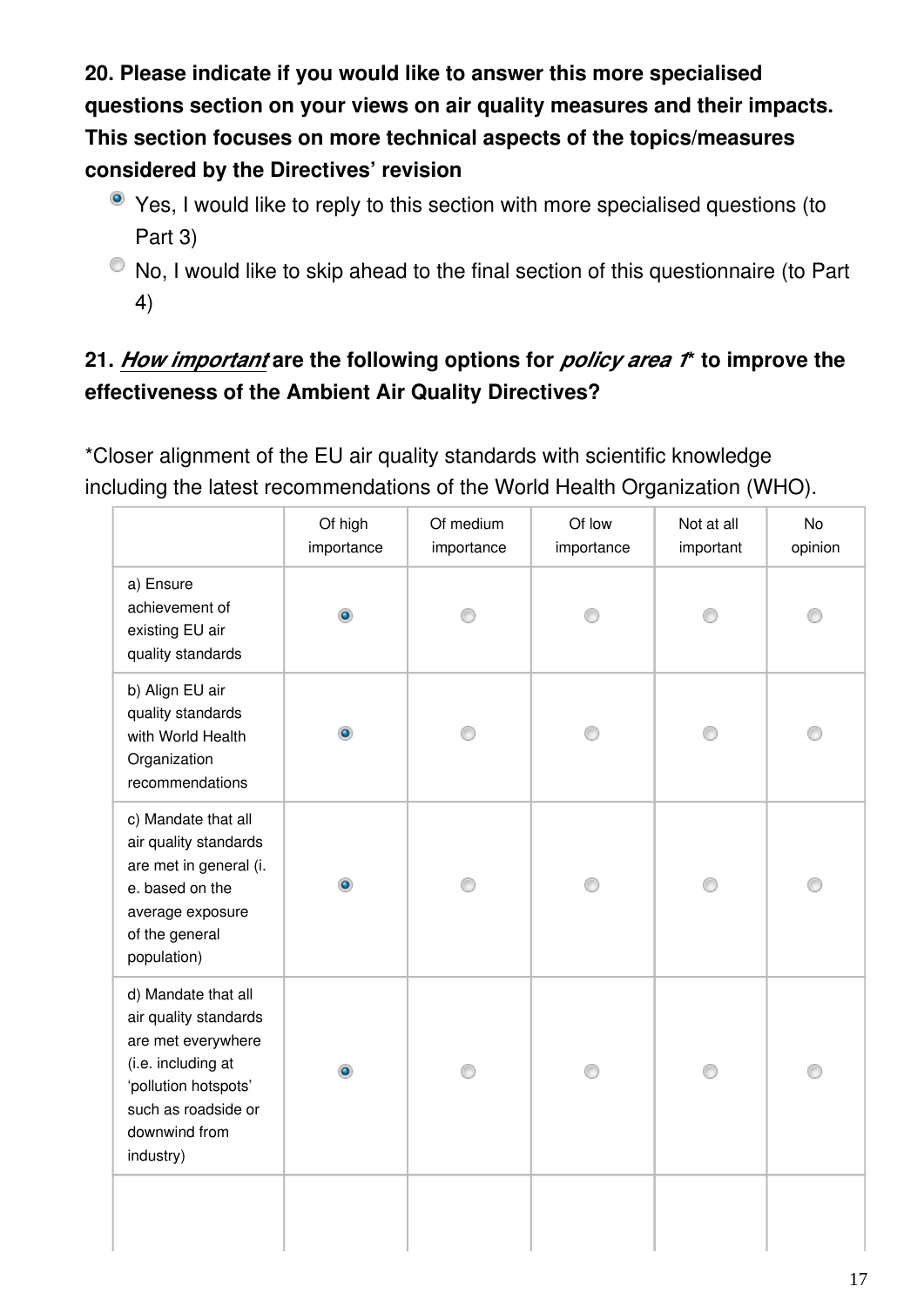| e) Establish legally<br>enforceable limit<br>values for all air<br>pollutants                                                                                                                |   |  |  |
|----------------------------------------------------------------------------------------------------------------------------------------------------------------------------------------------|---|--|--|
| f) Set aspirational<br>long-term objectives<br>to meet all World<br><b>Health Organization</b><br>(WHO)<br>recommendations (i.<br>e. as per updated<br><b>WHO Air Quality</b><br>Guidelines) | ۰ |  |  |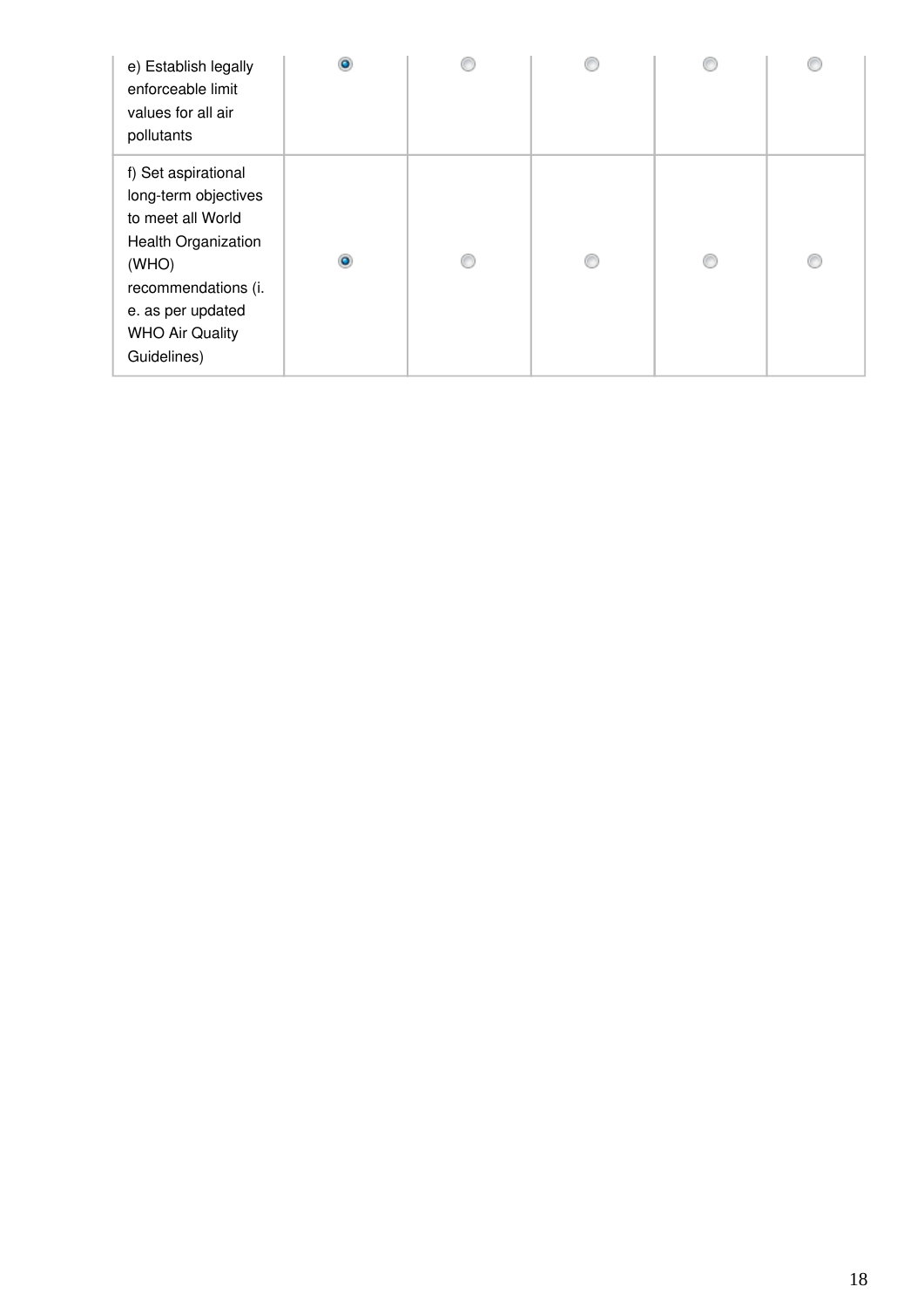### **Please explain your answer, if you wish**

*100 character(s) maximum*

|                                                                                            | 100 character(s) maximum |
|--------------------------------------------------------------------------------------------|--------------------------|
| a) Ensure achievement of existing EU air quality standards                                 |                          |
| b) Align EU air quality standards with World Health Organization recommendations           |                          |
| c) Mandate that all air quality standards are met in general (i.e. based on the average    |                          |
| exposure of the general population)                                                        |                          |
| d) Mandate that all air quality standards are met everywhere (i.e. including at 'pollution |                          |
| hotspots' such as roadside or downwind from industry)                                      |                          |
| $\vert$ e) Establish legally enforceable limit values for all air pollutants               |                          |
| f) Set aspirational long-term objectives to meet all World Health Organization (WHO)       |                          |
| recommendations (i.e. as per updated WHO Air Quality Guidelines)                           |                          |
| <b>Other</b>                                                                               |                          |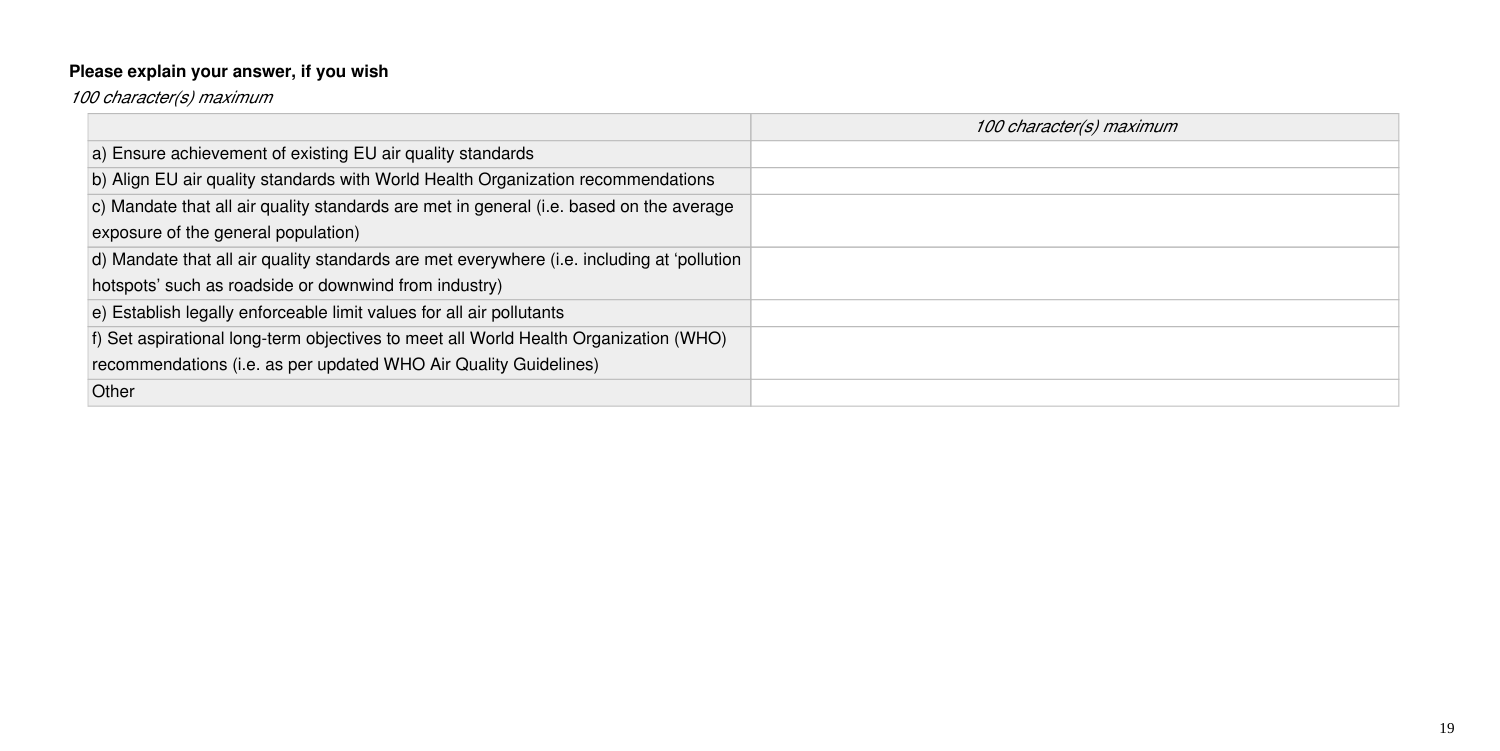### **22.** *How important* **are the following options for** *policy area 2***\* to improve the effectiveness of the Ambient Air Quality Directives?**

\* Improving the current air quality legislative framework (including aspects such as penalties and public information).

|                                                                                                                                     | Of high<br>importance | Of medium<br>importance | Of low<br>importance | Not at all<br>important | No opinion |
|-------------------------------------------------------------------------------------------------------------------------------------|-----------------------|-------------------------|----------------------|-------------------------|------------|
| a) Make it easier<br>to adjust EU air<br>quality standards<br>to the evolving<br>technical and<br>scientific<br>progress            | $\bullet$             |                         |                      |                         |            |
| b) Further define<br>the different<br>types of air<br>quality standards<br>and the actions<br>their<br>exceedances<br>would trigger | $\bullet$             |                         |                      |                         |            |
| c) Expand<br>requirements for<br>action by<br>national /<br>regional / local<br>authorities in<br>case of<br>exceedances            | ۰                     | ⊙                       |                      |                         |            |
| d) Establish<br>additional<br>provisions for air<br>quality plans,<br>including on who<br>to involve in their<br>preparation        |                       |                         |                      |                         |            |
| e) Expand the<br>provision on<br>penalties related<br>to air pollution                                                              |                       | $\bullet$               |                      |                         |            |
| f) Add provisions<br>for access to<br>justice and for<br>compensation                                                               |                       | ۰                       | ⊙                    | ⊙                       | ⊙          |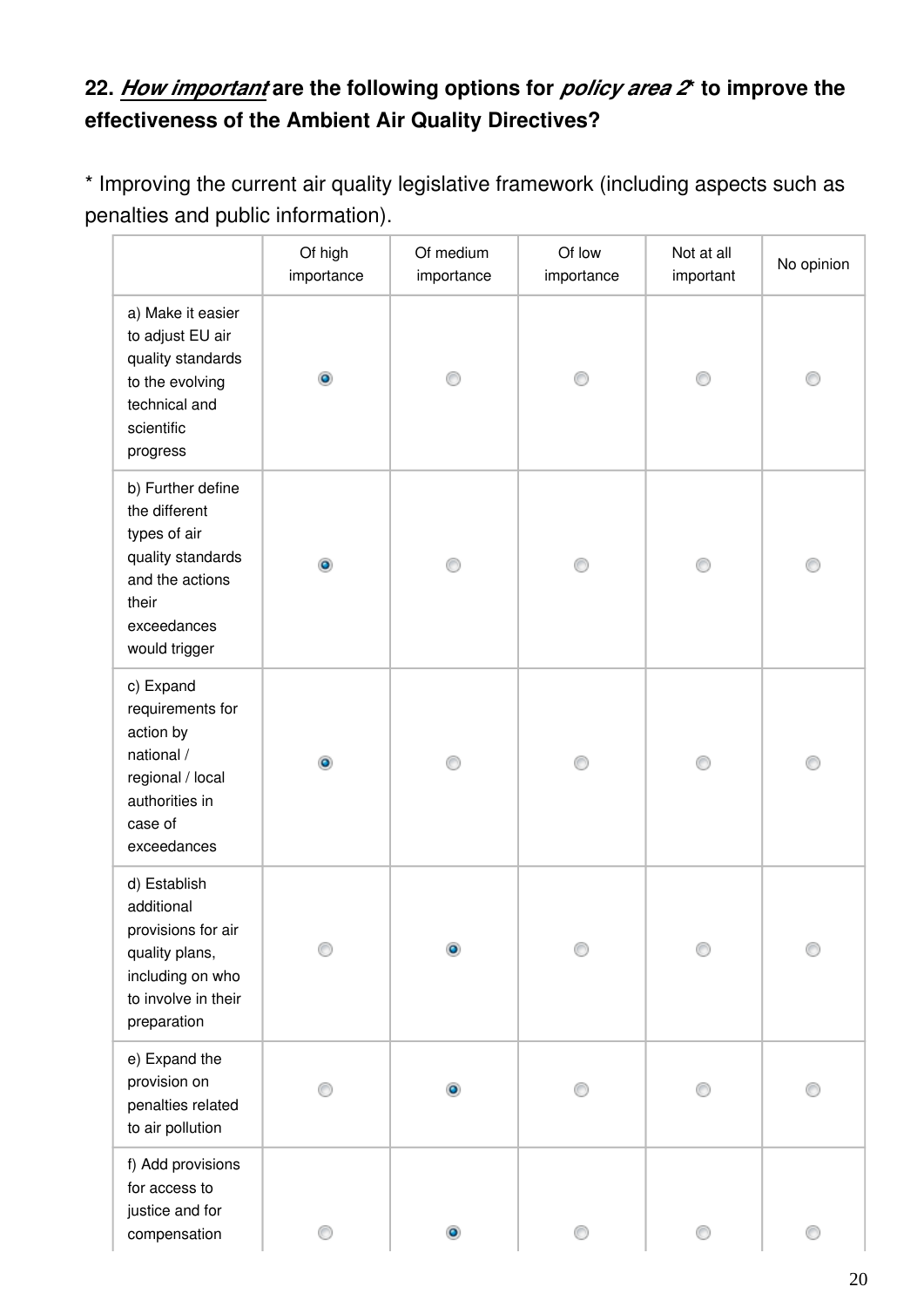| for health<br>damage from air<br>pollution                                                         |   |   |   |   |   |
|----------------------------------------------------------------------------------------------------|---|---|---|---|---|
| g) Expand the<br>requirements on<br>the provision of<br>information (e.g.<br>on health<br>impacts) | € | ۵ | O | C | € |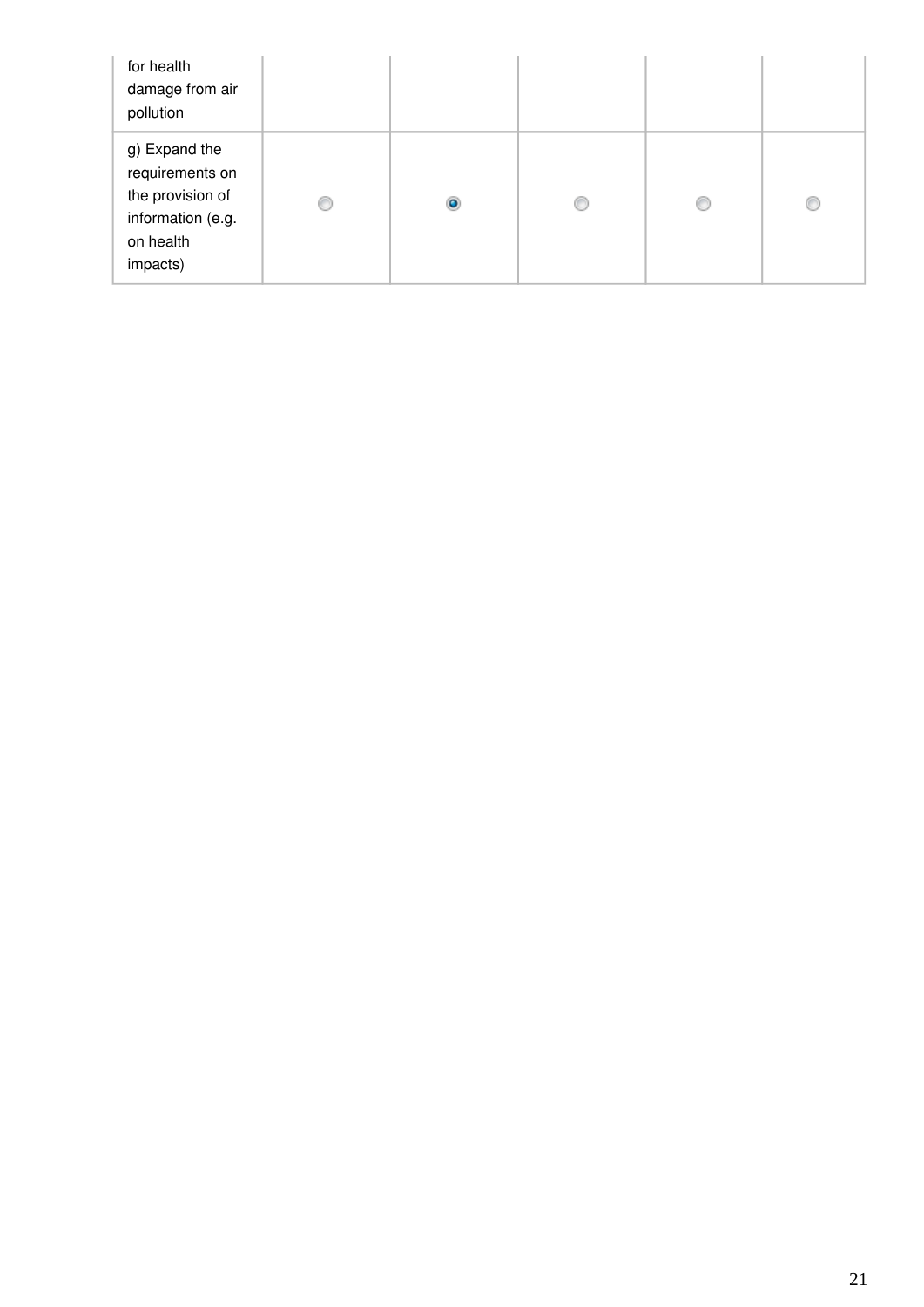## **Please explain your answer, if you wish**

*100 character(s) maximum*

|                                                                                              | 100 character(s) maximum |
|----------------------------------------------------------------------------------------------|--------------------------|
| a) Make it easier to adjust EU air quality standards to the evolving technical and           |                          |
| scientific progress                                                                          |                          |
| b) Further define the different types of air quality standards and the actions their         |                          |
| exceedances would trigger                                                                    |                          |
| c) Expand requirements for action by national / regional / local authorities in case of      |                          |
| exceedances                                                                                  |                          |
| d) Establish additional provisions for air quality plans, including on who to involve in     |                          |
| their preparation                                                                            |                          |
| e) Expand the provision on penalties related to air pollution                                |                          |
| f) Add provisions for access to justice and for compensation for health damage from          |                          |
| air pollution                                                                                |                          |
| $ q\rangle$ Expand the requirements on the provision of information (e.g. on health impacts) |                          |
| Other                                                                                        |                          |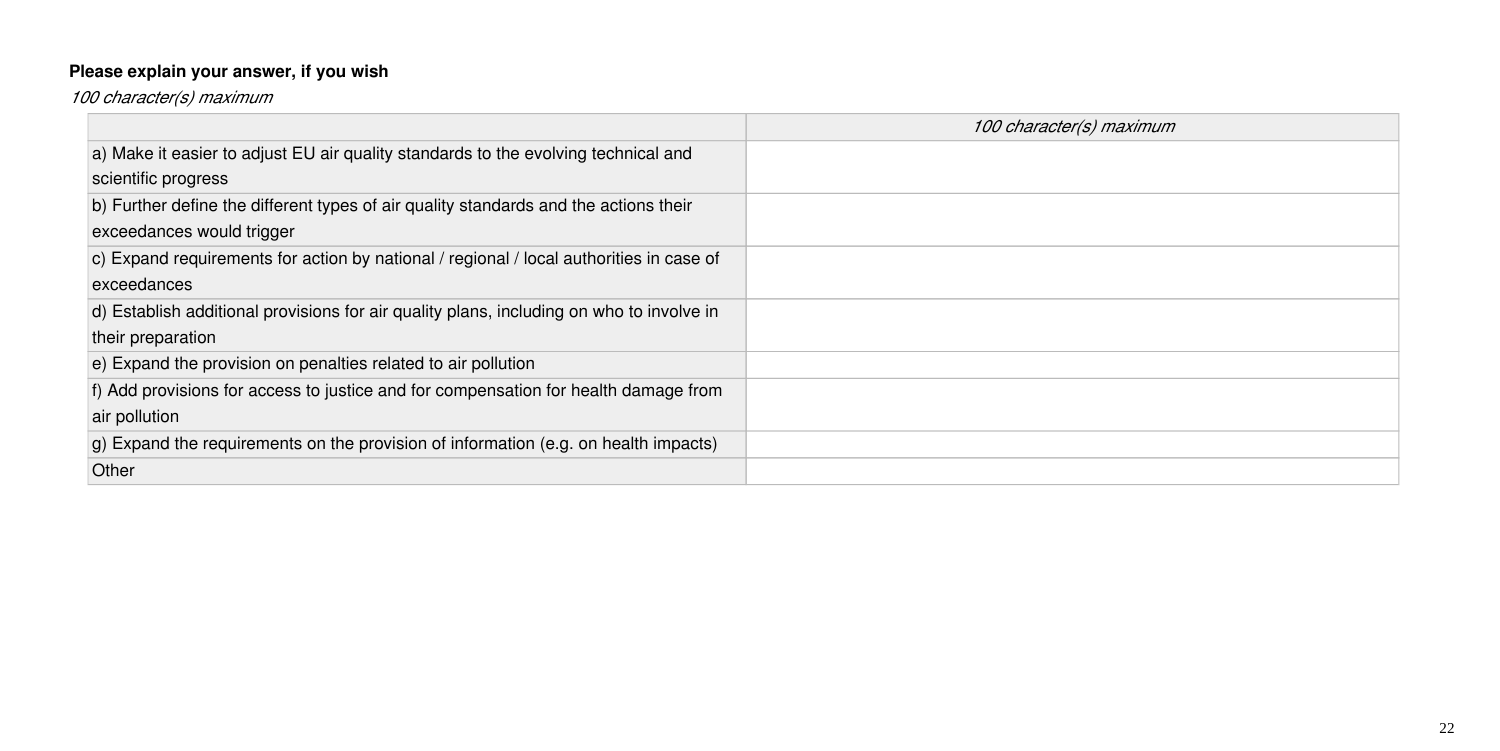### **23.** *How important* **are the following options for** *policy area 3***\* to improve the effectiveness of the Ambient Air Quality Directives?**

|                                                                                                                                            | Of high<br>importance | Of medium<br>importance | Of low<br>importance | Not at all<br>important | No opinion |
|--------------------------------------------------------------------------------------------------------------------------------------------|-----------------------|-------------------------|----------------------|-------------------------|------------|
| a) Establish<br>more detailed<br>rules on the<br>location of<br>sampling points                                                            | $\bullet$             |                         |                      |                         |            |
| b) Expand<br>monitoring<br>requirements to<br>broader set of<br>harmful air<br>pollutants                                                  |                       | ۰                       | ⋒                    |                         | ⊙          |
| c) Enable<br>enhanced use<br>of modelling for<br>air quality<br>assessment                                                                 |                       | ۰                       |                      |                         |            |
| d) Further<br>specify<br>minimum<br>elements<br>required of air<br>quality plans (e.<br>g. cost-benefit<br>analysis,<br>projections, etc.) | $\bullet$             | ∩                       |                      | ⋒                       | ∩          |

\* Strengthening of air quality monitoring, modelling and plans.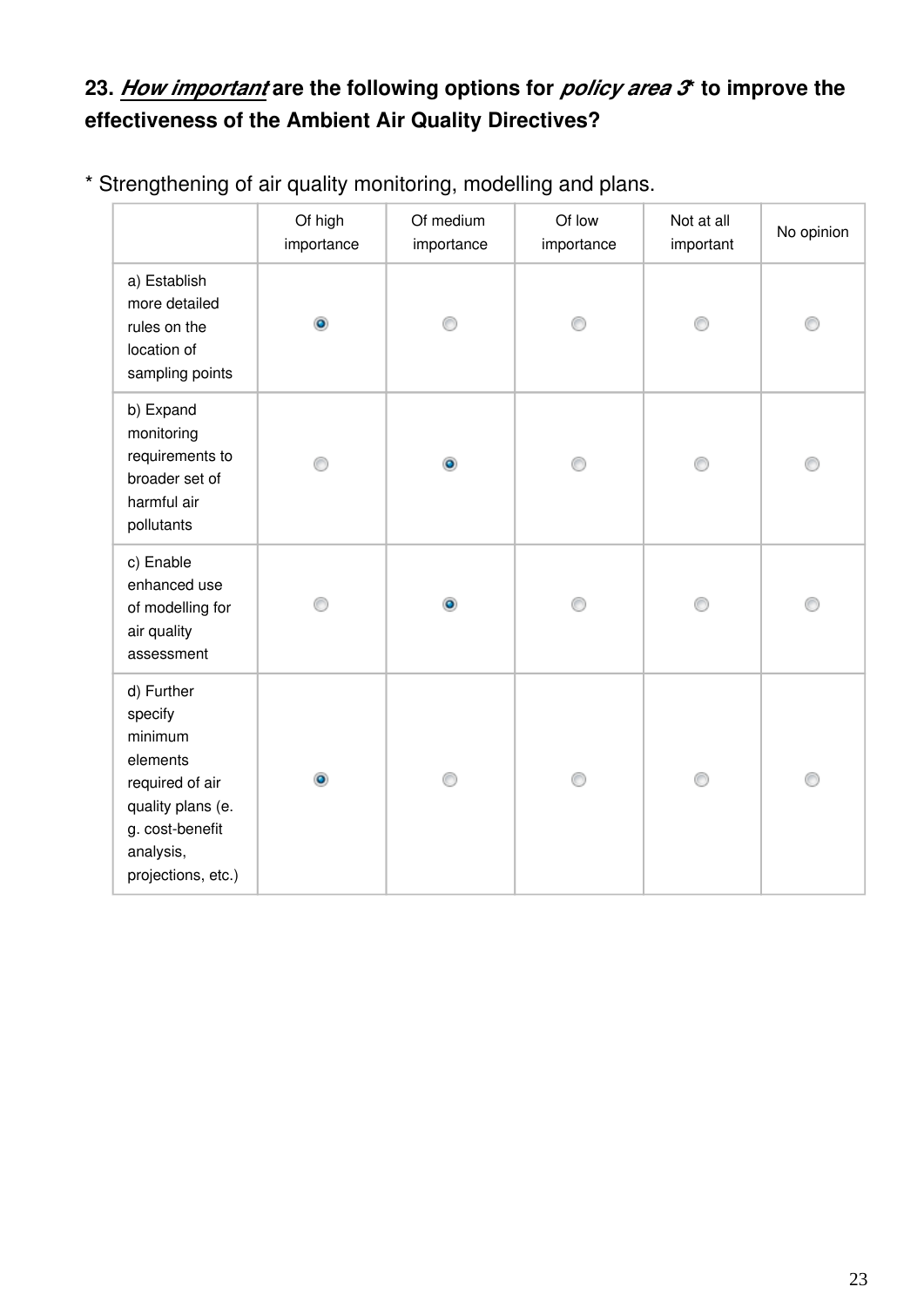## **Please explain your answer, if you wish**

*100 character(s) maximum*

|                                                                                      | 100 character(s) maximum |
|--------------------------------------------------------------------------------------|--------------------------|
| a) Establish more detailed rules on the location of sampling points                  |                          |
| b) Expand monitoring requirements to broader set of harmful air pollutants           |                          |
| c) Enable enhanced use of modelling for air quality assessment                       |                          |
| d) Further specify minimum elements required of air quality plans (e.g. cost-benefit |                          |
| analysis, projections, etc.)                                                         |                          |
| Other                                                                                |                          |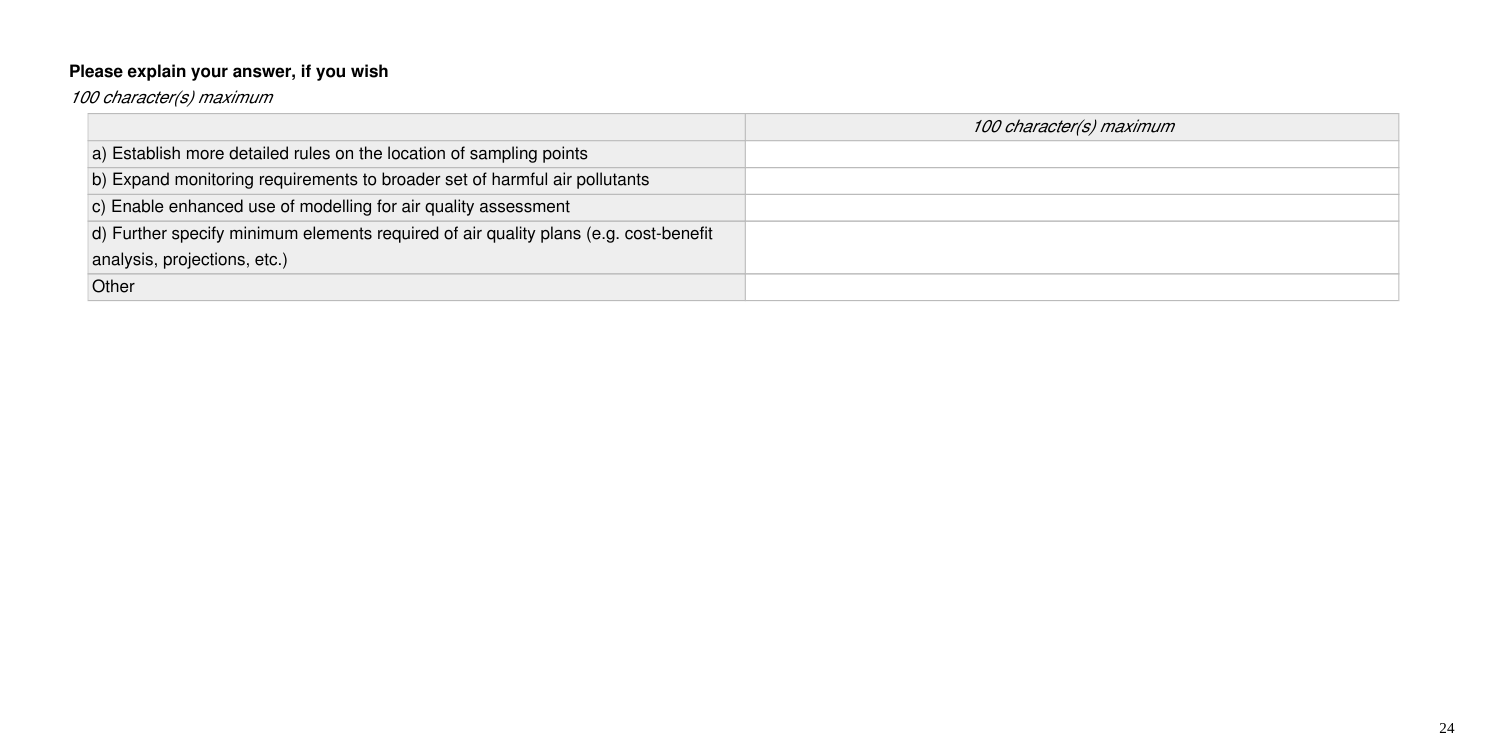### **24.** *How feasible* **(i.e. technically, politically, from a cost perspective, etc.) would the following policy measures related to** *policy area 1***\* be to implement?**

\*Closer alignment of the EU air quality standards with scientific knowledge including the latest recommendations of the World Health Organization (WHO).

|                                                                                                                                                                       | High<br>feasibility | Medium<br>feasibility | Low<br>feasibility | Not at all<br>feasible | No opinion     |
|-----------------------------------------------------------------------------------------------------------------------------------------------------------------------|---------------------|-----------------------|--------------------|------------------------|----------------|
| a) Ensure<br>achievement of<br>existing EU air<br>quality standards                                                                                                   |                     |                       | ∩                  |                        | ۰              |
| b) Align EU air<br>quality standards<br>with World Health<br>Organization<br>recommendations                                                                          |                     | ⊙                     | ⊙                  | ∩                      | $\circledcirc$ |
| c) Mandate that all<br>air quality standards<br>are met in general (i.<br>e. based on the<br>average exposure of<br>the general<br>population)                        |                     |                       |                    |                        | $\bullet$      |
| d) Mandate that all<br>air quality standards<br>are met everywhere<br>(i.e. including at<br>'pollution hotspots'<br>such as roadside or<br>downwind from<br>industry) |                     |                       |                    |                        | ۰              |
| e) Establish legally<br>enforceable limit<br>values for all air<br>pollutants                                                                                         |                     |                       |                    |                        |                |
| f) Set aspirational<br>long-term objectives<br>to meet all World<br>Health Organization<br>(WHO)<br>recommendations (i.                                               |                     |                       |                    |                        |                |
|                                                                                                                                                                       |                     |                       |                    |                        |                |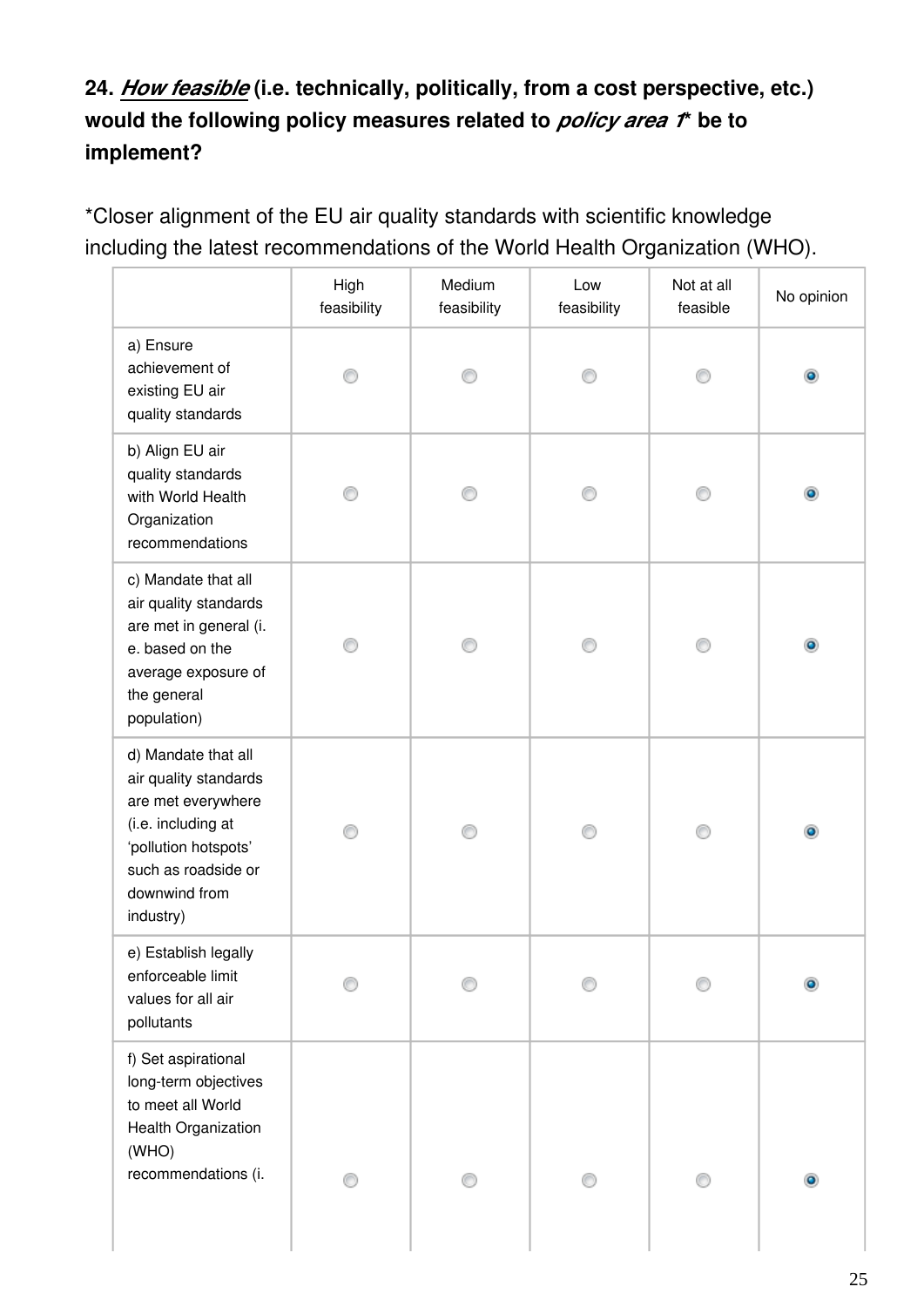| e. as per updated<br><b>WHO Air Quality</b> |  |  |  |
|---------------------------------------------|--|--|--|
| Guidelines)                                 |  |  |  |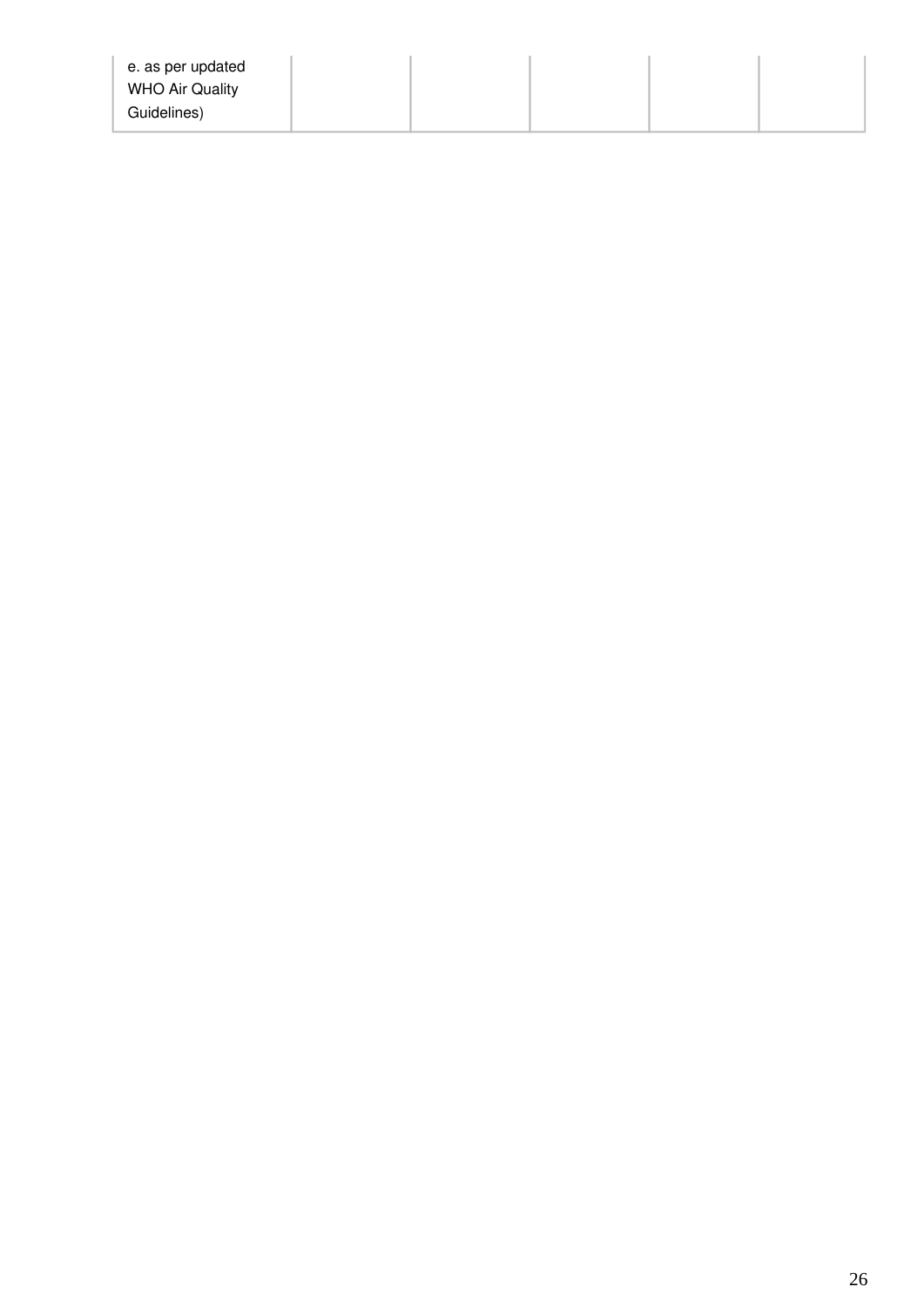### **Please explain your answer, if you wish**

*100 character(s) maximum*

|                                                                                            | 100 character(s) maximum |
|--------------------------------------------------------------------------------------------|--------------------------|
| a) Ensure achievement of existing EU air quality standards                                 |                          |
| b) Align EU air quality standards with World Health Organization recommendations           |                          |
| c) Mandate that all air quality standards are met in general (i.e. based on the average    |                          |
| exposure of the general population)                                                        |                          |
| d) Mandate that all air quality standards are met everywhere (i.e. including at 'pollution |                          |
| hotspots' such as roadside or downwind from industry)                                      |                          |
| e) Establish legally enforceable limit values for all air pollutants                       |                          |
| f) Set aspirational long-term objectives to meet all World Health Organization (WHO)       |                          |
| recommendations (i.e. as per updated WHO Air Quality Guidelines)                           |                          |
| Other                                                                                      |                          |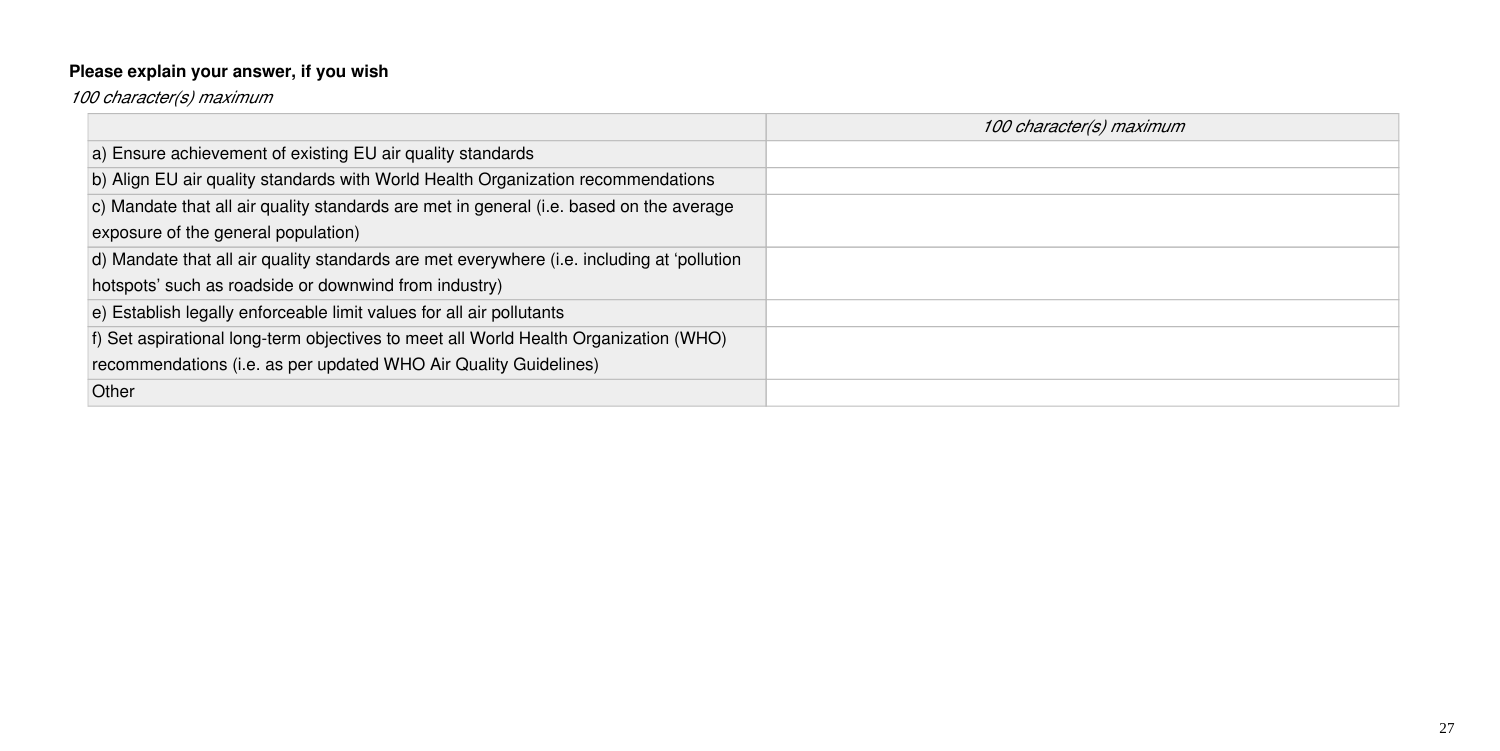### **25.** *How feasible* **(i.e. technically, politically, from a cost perspective, etc.) would the following policy measures related to** *policy area 2***\* be to implement?**

\* Improving the current air quality legislative framework (including aspects such as penalties and public information).

|                                                                                                                                  | High<br>feasibility | Medium<br>feasibility | Low<br>feasibility | Not at all<br>feasible | No opinion     |
|----------------------------------------------------------------------------------------------------------------------------------|---------------------|-----------------------|--------------------|------------------------|----------------|
| a) Make it easier<br>to adjust EU air<br>quality standards<br>to the evolving<br>technical and<br>scientific progress            | ∩                   | ⊙                     | ∩                  | ⊙                      | $\circledcirc$ |
| b) Further define<br>the different types<br>of air quality<br>standards and the<br>actions their<br>exceedances<br>would trigger |                     |                       |                    | ∩                      | $\bullet$      |
| c) Expand<br>requirements for<br>action by national<br>/ regional / local<br>authorities in case<br>of exceedances               |                     |                       |                    | ∩                      | $\bullet$      |
| d) Establish<br>additional<br>provisions for air<br>quality plans,<br>including on who<br>to involve in their<br>preparation     |                     |                       |                    |                        |                |
| e) Expand the<br>provision on<br>penalties related<br>to air pollution                                                           |                     |                       |                    | ∩                      |                |
| f) Add provisions<br>for access to<br>justice and for<br>compensation for<br>health damage<br>from air pollution                 |                     |                       |                    |                        |                |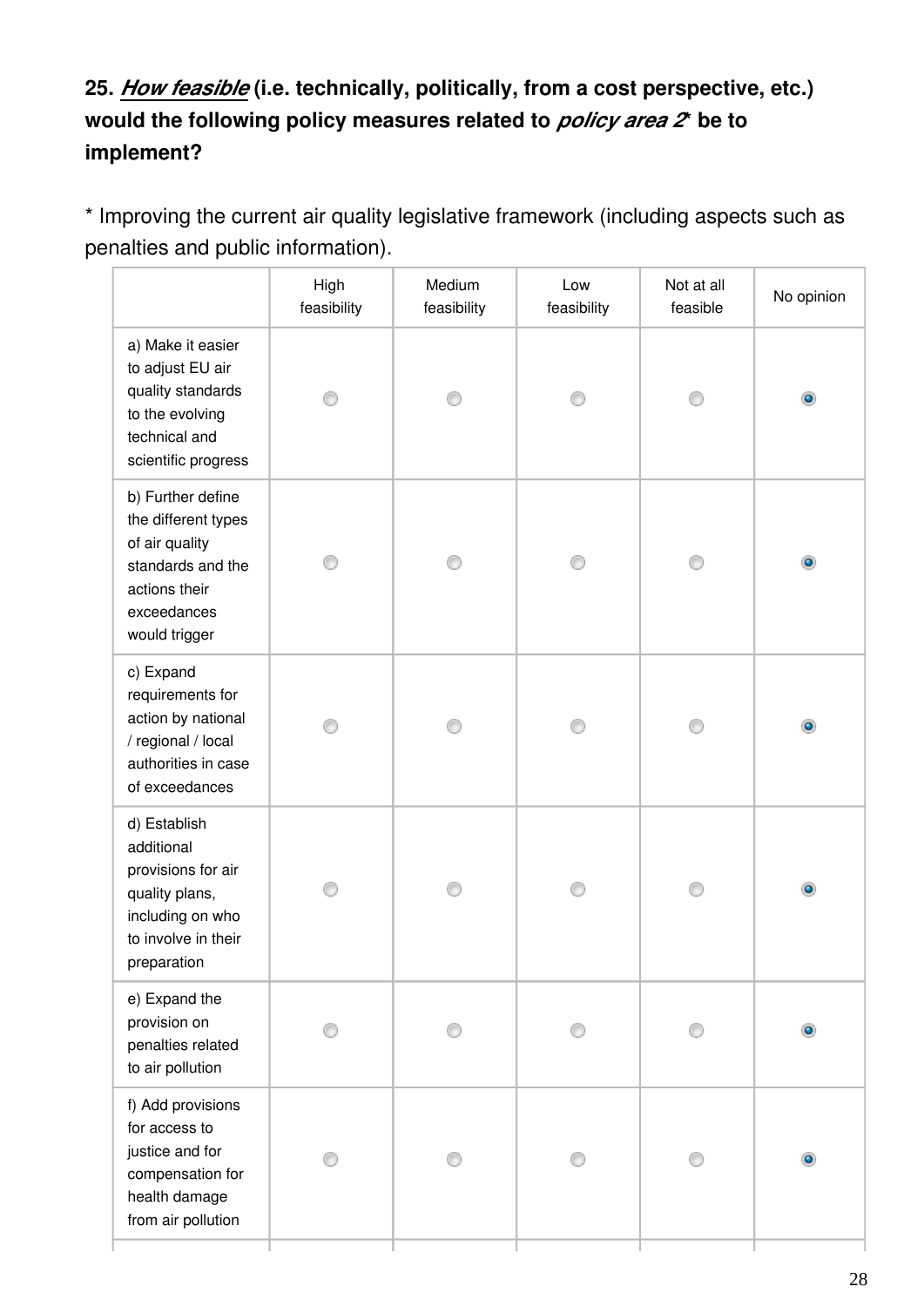| g) Expand the      |  |  |  |
|--------------------|--|--|--|
| requirements on    |  |  |  |
| the provision of   |  |  |  |
| information (e.g.  |  |  |  |
| on health impacts) |  |  |  |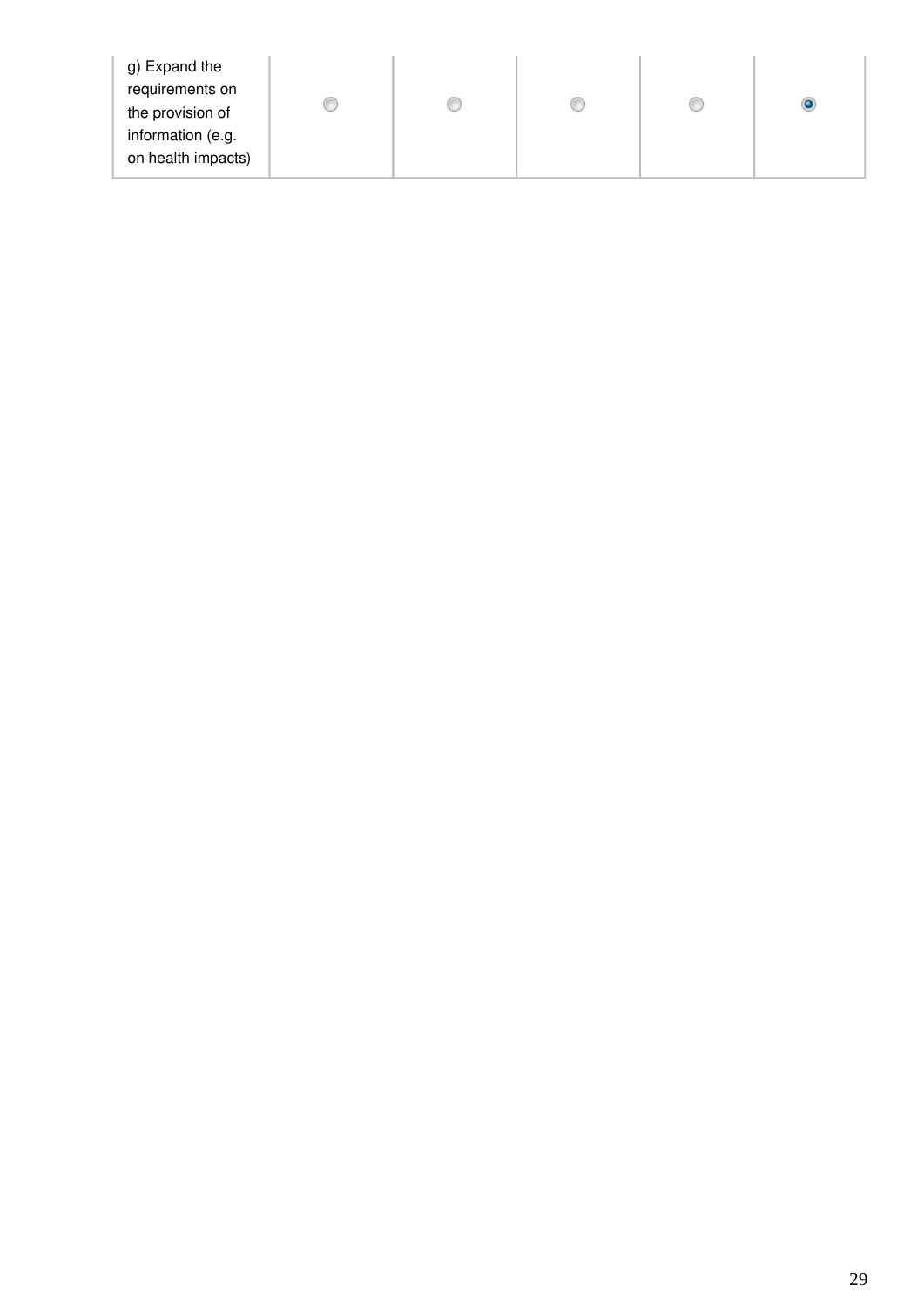## **Please explain your answer, if you wish**

*100 character(s) maximum*

|                                                                                              | 100 character(s) maximum |
|----------------------------------------------------------------------------------------------|--------------------------|
| a) Make it easier to adjust EU air quality standards to the evolving technical and           |                          |
| scientific progress                                                                          |                          |
| b) Further define the different types of air quality standards and the actions their         |                          |
| exceedances would trigger                                                                    |                          |
| c) Expand requirements for action by national / regional / local authorities in case of      |                          |
| exceedances                                                                                  |                          |
| d) Establish additional provisions for air quality plans, including on who to involve in     |                          |
| their preparation                                                                            |                          |
| e) Expand the provision on penalties related to air pollution                                |                          |
| f) Add provisions for access to justice and for compensation for health damage from          |                          |
| air pollution                                                                                |                          |
| $ q\rangle$ Expand the requirements on the provision of information (e.g. on health impacts) |                          |
| Other                                                                                        |                          |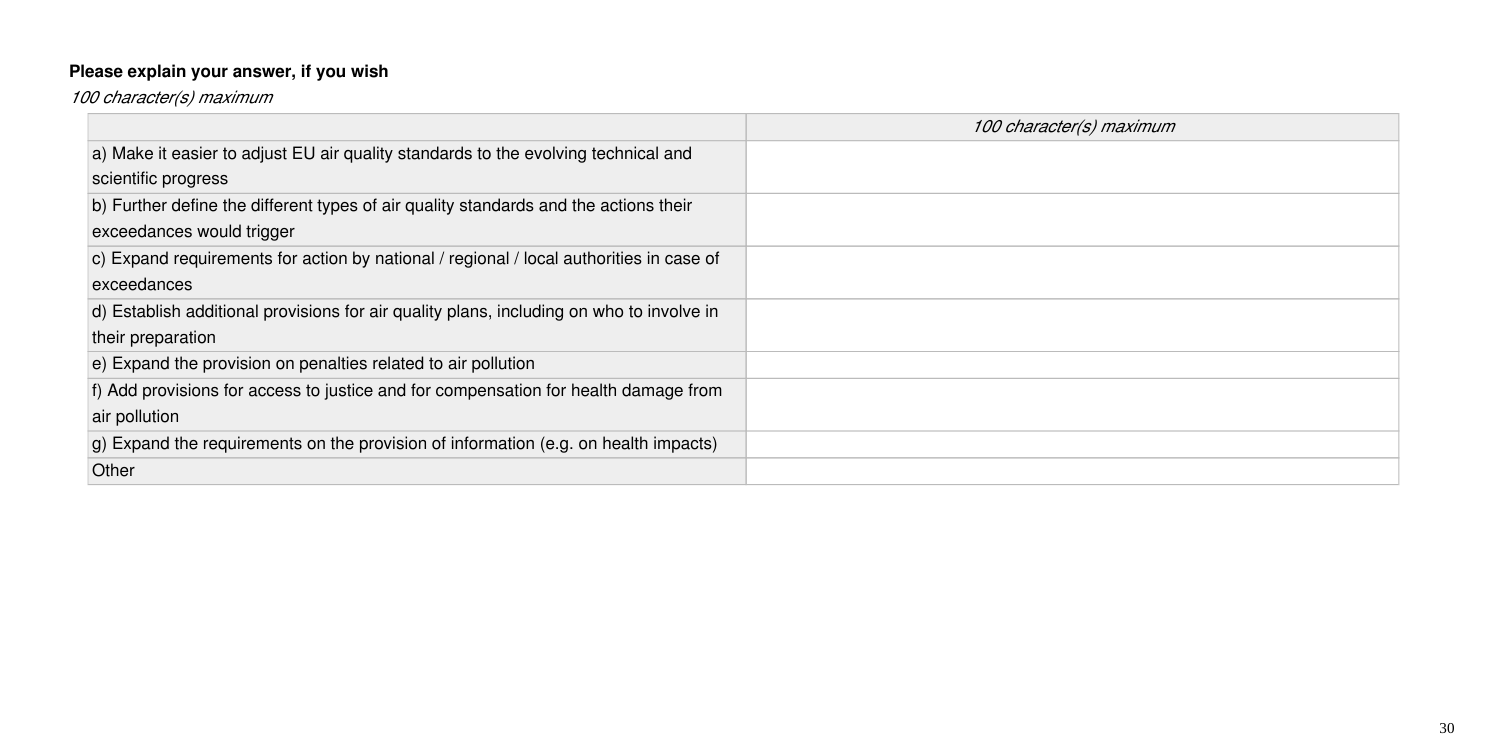### **26.** *How feasible* **(i.e. technically, politically, from a cost perspective, etc.) would the following policy measures related to** *policy area 3***\* be to implement?**

|                                                                                                                                         | High<br>feasibility | Medium<br>feasibility | Low feasibility | Not at all<br>feasible | No opinion |
|-----------------------------------------------------------------------------------------------------------------------------------------|---------------------|-----------------------|-----------------|------------------------|------------|
| a) Establish more<br>detailed rules on<br>the location of<br>sampling points                                                            |                     | ∩                     |                 |                        | $\bullet$  |
| b) Expand<br>monitoring<br>requirements to<br>broader set of<br>harmful air<br>pollutants                                               |                     |                       |                 |                        | $\bullet$  |
| c) Enable<br>enhanced use of<br>modelling for air<br>quality<br>assessment                                                              |                     |                       |                 |                        | ۵          |
| d) Further specify<br>minimum<br>elements<br>required of air<br>quality plans (e.<br>g. cost-benefit<br>analysis,<br>projections, etc.) |                     |                       |                 |                        | ۰          |

\* Strengthening of air quality monitoring, modelling and plans.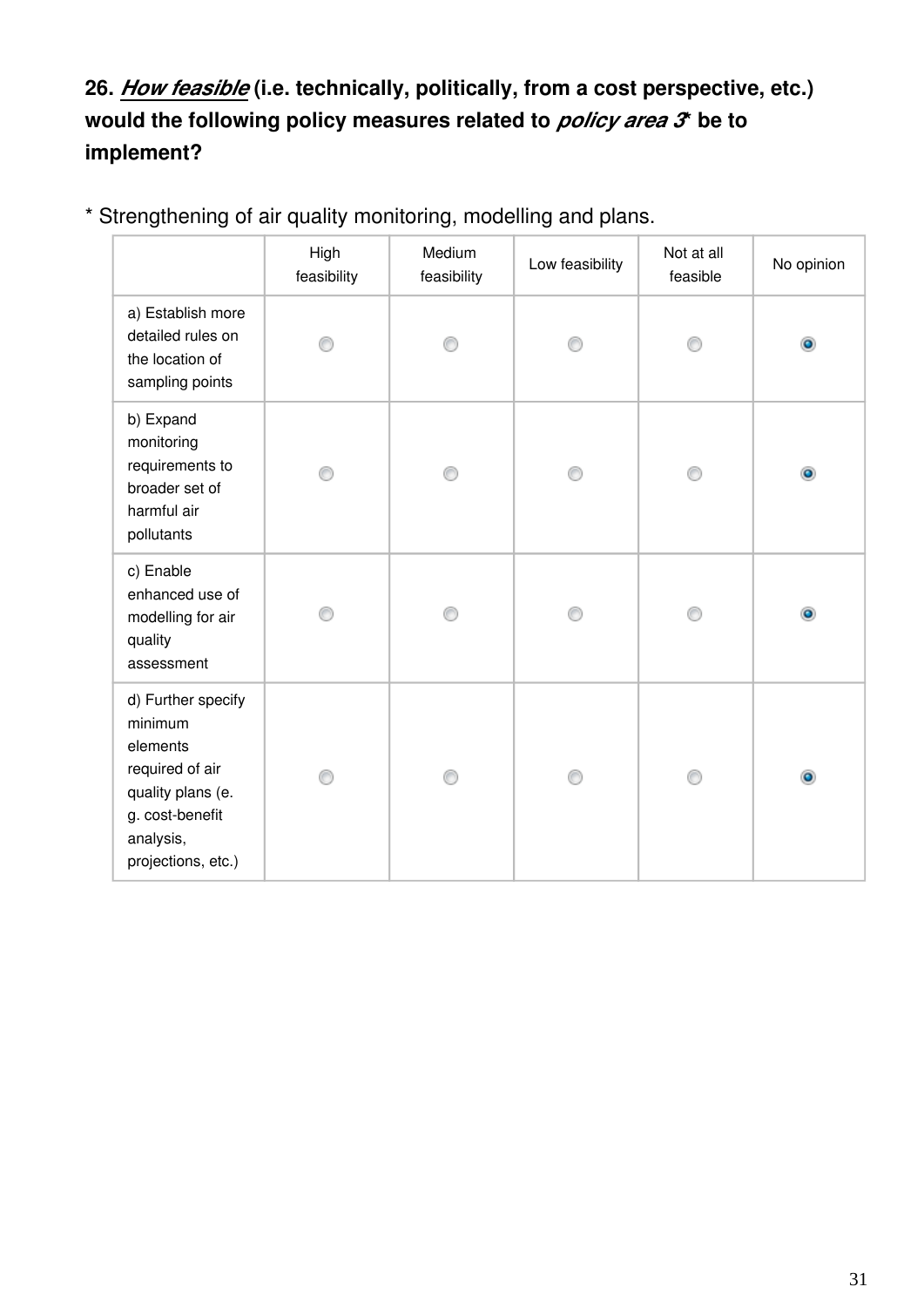## **Please explain your answer, if you wish**

*100 character(s) maximum*

|                                                                                      | 100 character(s) maximum |
|--------------------------------------------------------------------------------------|--------------------------|
| a) Establish more detailed rules on the location of sampling points                  |                          |
| b) Expand monitoring requirements to broader set of harmful air pollutants           |                          |
| c) Enable enhanced use of modelling for air quality assessment                       |                          |
| d) Further specify minimum elements required of air quality plans (e.g. cost-benefit |                          |
| analysis, projections, etc.)                                                         |                          |
| Other                                                                                |                          |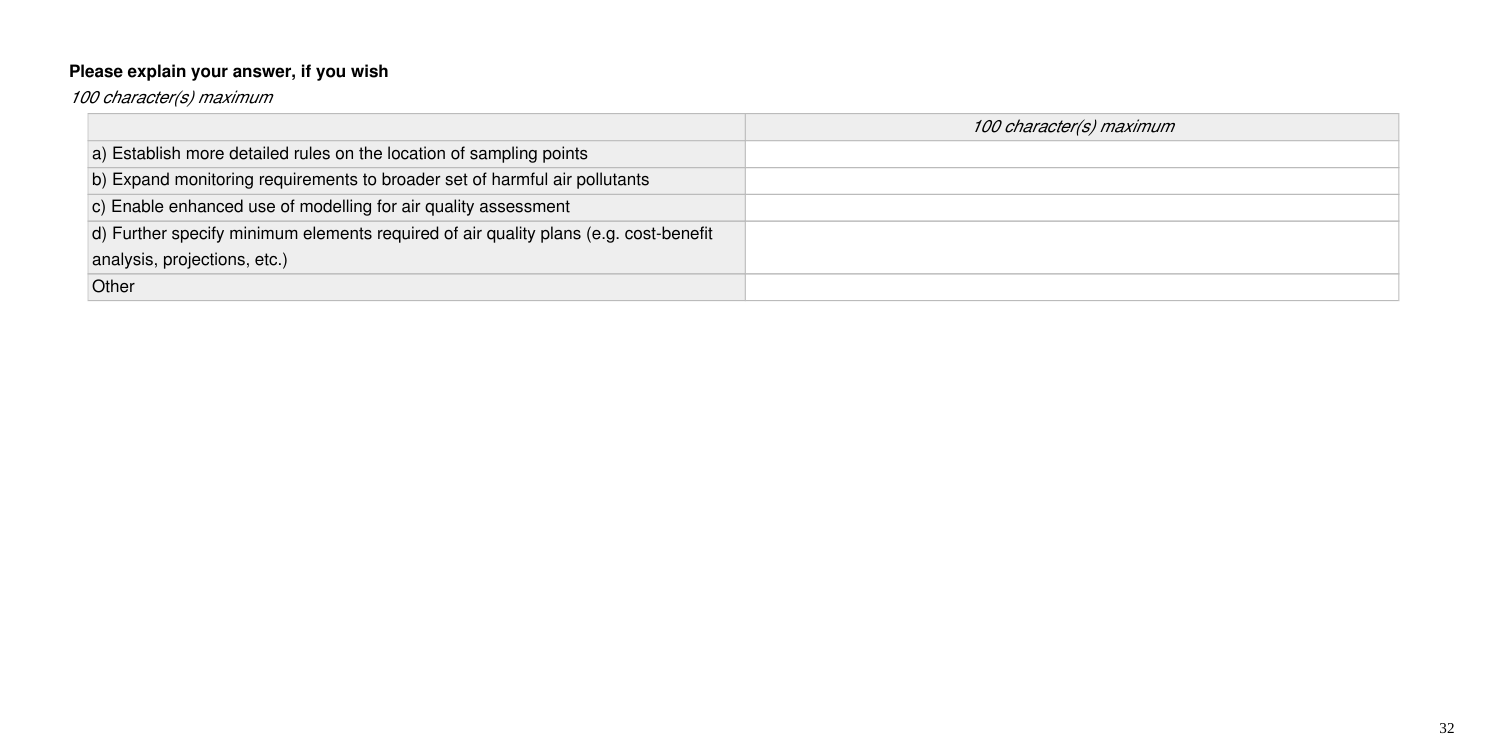**27. If you believe that some measures listed above are incoherent with EU strategies (e.g. the European Green Deal), incoherent with EU sectoral policies (e.g. on transport, energy or agriculture), or incoherent with national level policies, could you please briefly elaborate on your answer?**

*600 character(s) maximum*

### **Part 4: Concluding questions & remarks**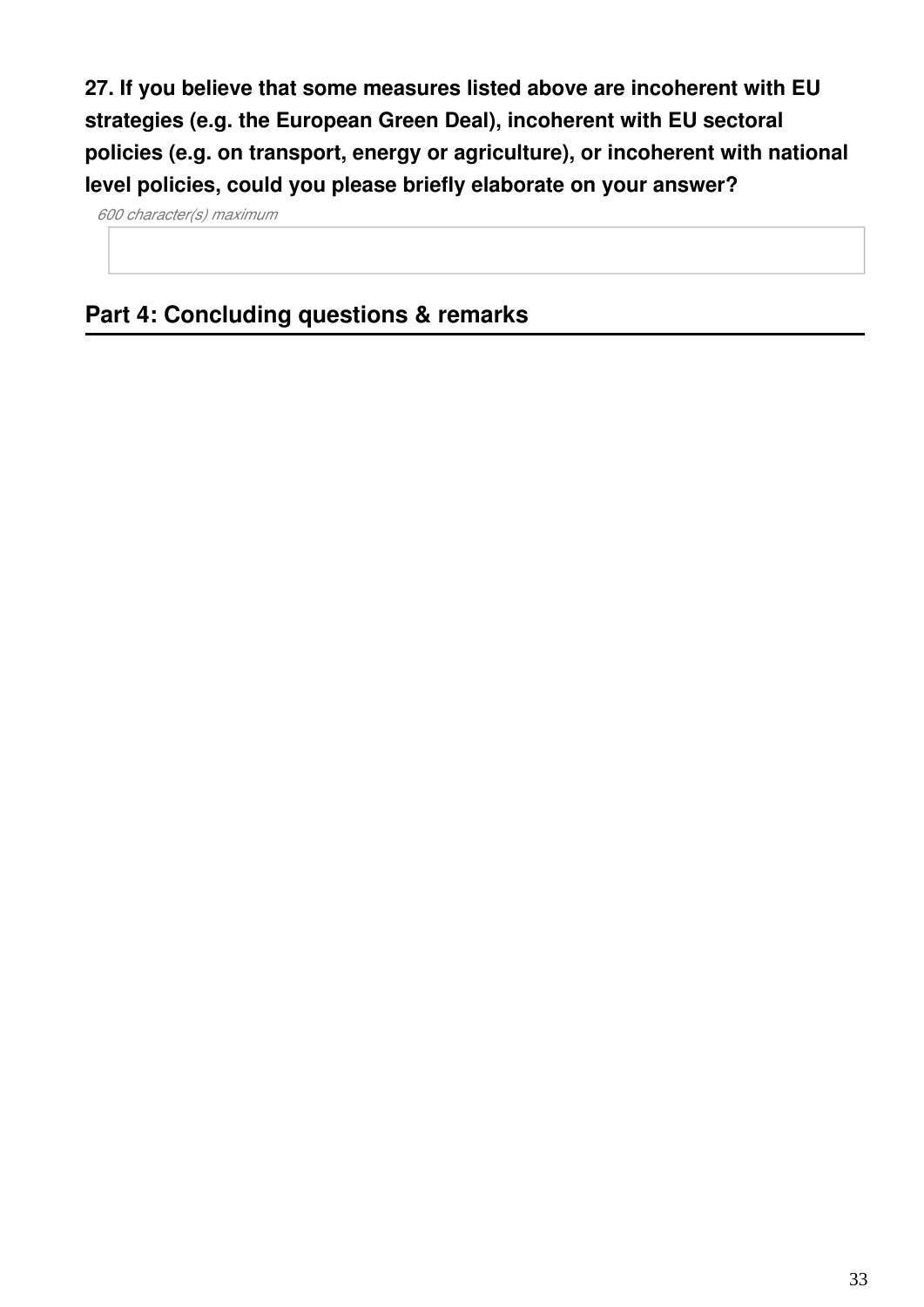### **28. What is your level of knowledge of the following?**

|                                                                                                             | Excellent knowledge /<br>understanding | Good knowledge /<br>understanding | Some knowledge /<br>understanding | Little knowledge /<br>understanding | None |
|-------------------------------------------------------------------------------------------------------------|----------------------------------------|-----------------------------------|-----------------------------------|-------------------------------------|------|
| Issue of air pollution in<br>general                                                                        |                                        | $\bullet$                         | 0                                 | O                                   | ⊙    |
| Different pollutants and<br>their sources                                                                   | ⋒                                      | $\bullet$                         | 0                                 | Ô                                   | ⋒    |
| Areas most affected by<br>air pollution                                                                     | ∩                                      | $\circ$                           | 0                                 | 0                                   | C    |
| Detrimental impacts of<br>exposure to air pollution                                                         | ⊙                                      | $\bullet$                         | $\circledcirc$                    | 0                                   | C    |
| International initiatives<br>to tackle air pollution<br>(including World Health<br>Organization guidelines) | ∩                                      | $\bullet$                         | 0                                 | 0                                   | 0    |
| European legislation to<br>tackle air pollution                                                             |                                        | $\bullet$                         | ⊙                                 | ◉                                   |      |
| Implementation of<br>European legislation to<br>tackle air pollution                                        |                                        | ۵                                 | ⊙                                 | €                                   |      |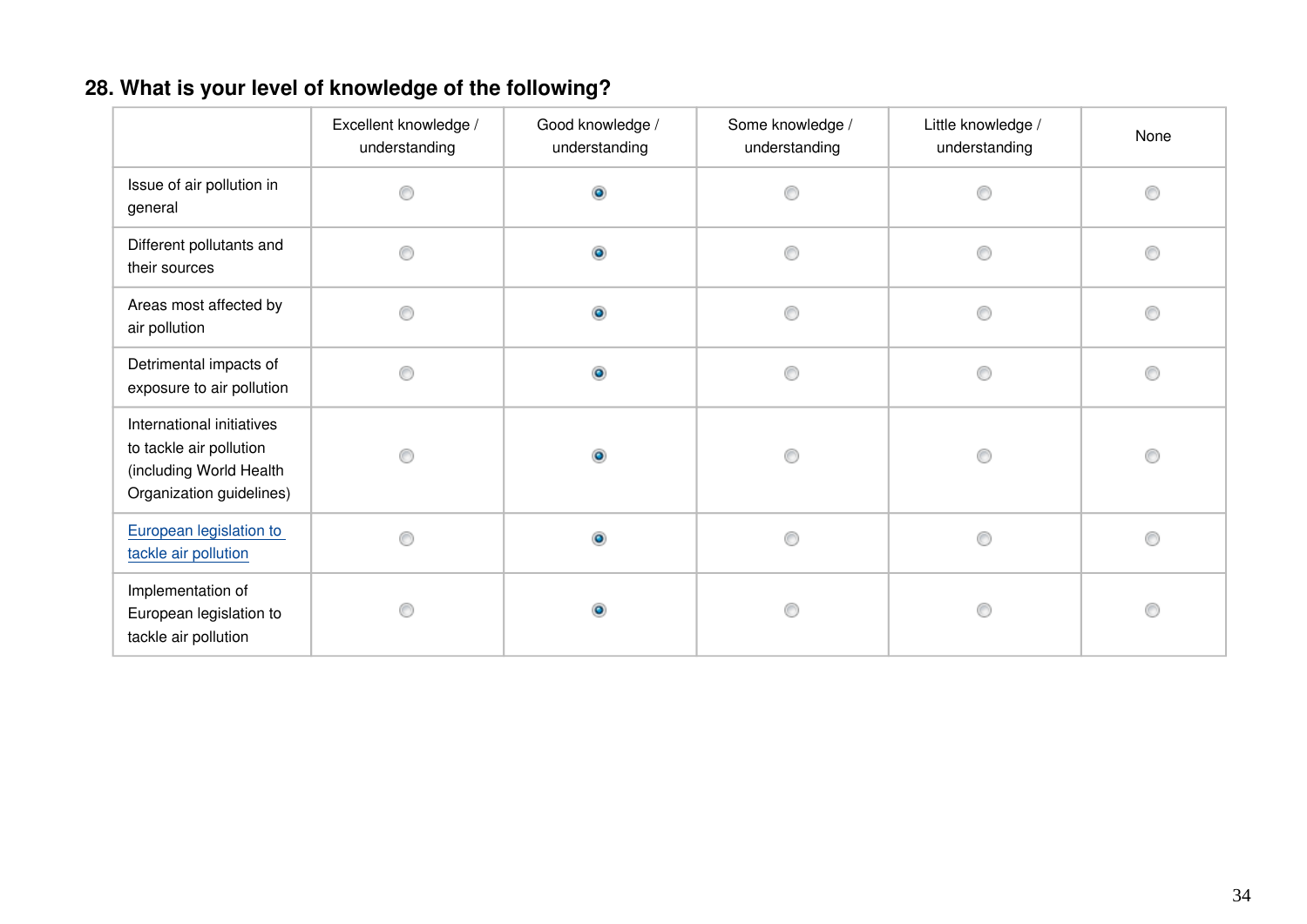### **29. If you wish to expand on any of your answers or if you wish to add comments or information on anything else, which is relevant to the Impact Assessment, please do so in the box below.**

*800 character(s) maximum*

Air pollution does not affect everyone in the same way, with some groups of the population being more vulnerable than others. Environmental inequalities and injustice continue to be a problem, showing that pollution, poverty and poor health are intertwined. Exposure to air pollutants is mainly beyond individuals' control and, therefore, requires actions by public authorities at the local, regional, national, European and international levels to protect the health of the population.

### **30. If you consider there are materials / publications available online that should be considered further in relation to this Impact Assessment exercise, please feel free to describe them (title and author) in the box below and include any relevant links**

*800 character(s) maximum*

### **31. Do you have additional information that you would like to share in a concise document such as a position paper?** (This is optional and will serve as additional background to better understand your position.)

The maximum file size is 1MB

Only files of the type pdf,txt,doc,docx,odt,rtf are allowed

**fabcbc9b-4678-4780-a2dd-5ede7cdc0879/CPME\_AD\_Board\_16112019\_073\_FINAL\_EN\_CPME.air\_.quality. pdf**

#### **Background Documents**

Cuadro ES

Lentelė LT

Quadro PT

Tabel DA

Tabel ET

Tabel NL

Tabela PL

Tabela SL

Tabell SV

Tabella IT